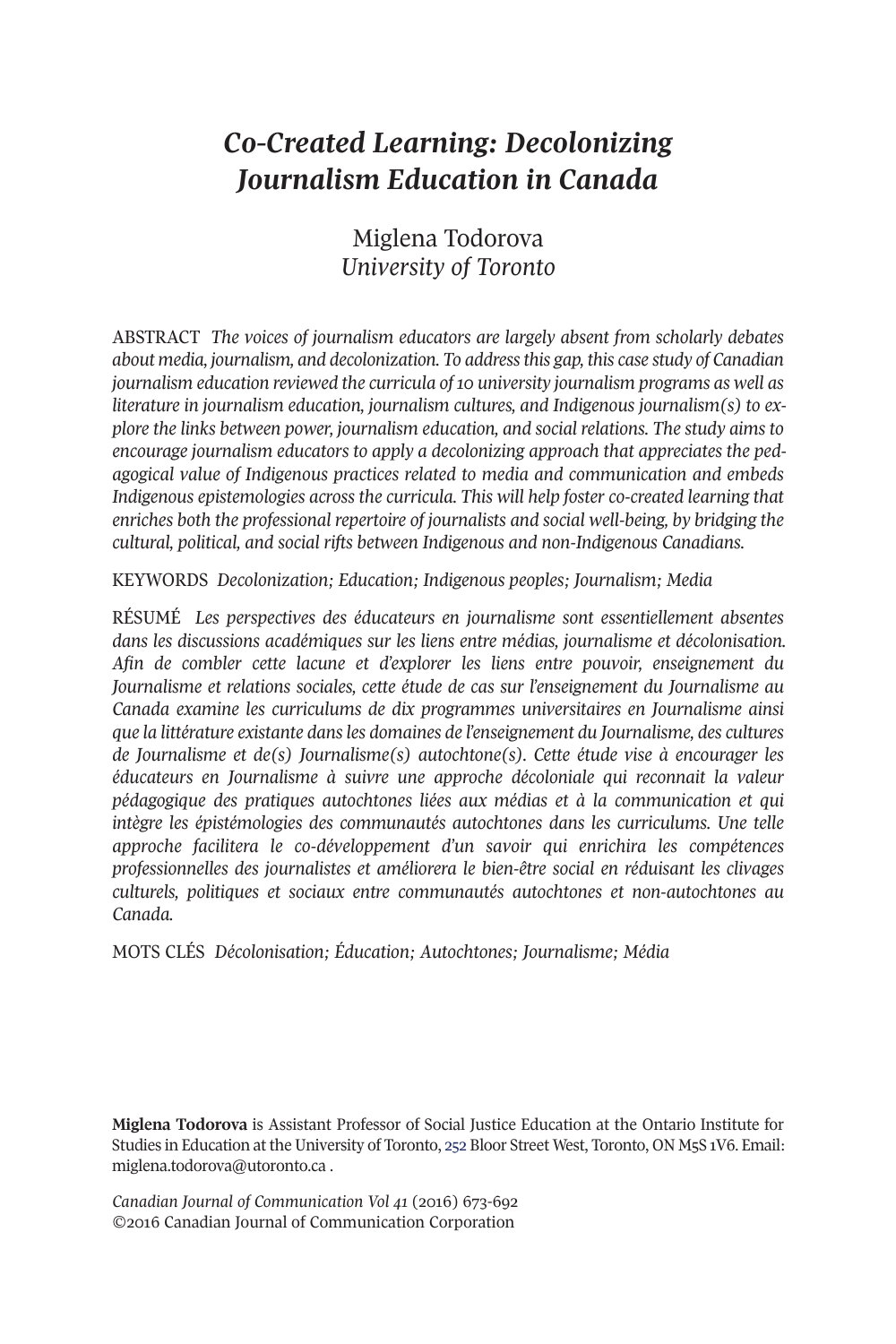## **Introduction**

Arecent and growing body of multidisciplinary knowledge reveals the significantrole of mass media and communication in the ongoing oppression of Indigenous peoples in Canada and around the world (Decolonize Media Collective, 2016; Furniss, 2001; Goerke, 2013; Harding, 2006; Jiwani & Young, 2006; Knopf, 2010; Pierro, Barrera, Blackstock, Harding, McCue, & Metatawabin, 2013; Valaskakis, 2005). The voices of journalism and communication educators have been largely absent in these critical decolonizing narratives; yet as Coward (1993) suggests, "[J]ournalism and mass communication teachers have a special responsibility to address the topic" (p. 122). Trained media and communication specialists have contributed to the stereotyping and depicting of Indigenous peoples and their cultures in oppressive and hegemonic ways (Hugill, 2010). In turn, these (mis)representations have created and shaped Indigenous and non-Indigenous social relations, as well as governmental policies in the areas of Indigenous health, education, housing, land, and sovereignty (Morgan & Castleden, 2014). Recognizing the effects of journalism and mass media on Indigenous and "settler" social and political relations, the recent report of the Truth and Reconciliation Commission of Canada (2015) calls for media initiatives and practices "that inform and educate the Canadian public, and connect Aboriginal and non-Aboriginal Canadians" (p. 10). Although journalism education is a vital part of the emergence of such practices, it has not been explored in the scholarly literature on media and decolonization. Therefore, this article explores questions such as the following: What roles do Indigenous issues, cultures, worldviews, and experiences play in the curricula of university journalism programs in Canada? What kind of decolonizing pedagogy and curricular praxis could foster reporting and media environments conducive to Indigenous well-being and to connecting Indigenous and non-Indigenous individuals and communities in Canada?

Before addressing these questions, a clarification and a disclaimer are in order. Herein the term "Indigenous" is used instead of "Aboriginal," unless within a quote. This usage honours the call of Indigenous scholars and activists to recognize how the term "Aboriginal" is imposed upon the Native peoples of Canada, thus denying their right to self-determination. According to Indigenous scholars, "Aboriginalism" is "a legal, political and cultural discourse designed to serve the agenda of silent surrender to an inherently unjust relation at the root of the colonial state" (Taiaiake & Corntassle, 2005, p. 598). The term "Indigenous" is also situated within the context of colonial oppression, referring to people who are native to the lands they inhabit in contrast to settlers and immigrants. However, the term "Indigenous" also has global connotations, as itrecognizes the vast differences between Indigenous peoples around the world but also captures their common struggles against oppression (Wilson & Stewart, 2008). Hence, this term may be used to signify different but related native and non-native Indigenous epistemologies and cultures within the multicultural, immigrant, and diasporic social milieus of Canada.

References to "Indigenous well-being" throughout this analysis mean access to things that allow Indigenous individuals and communities to pursue freely their goals and aspirations. Aboriginal Affairs and Northern Development Canada defines such well-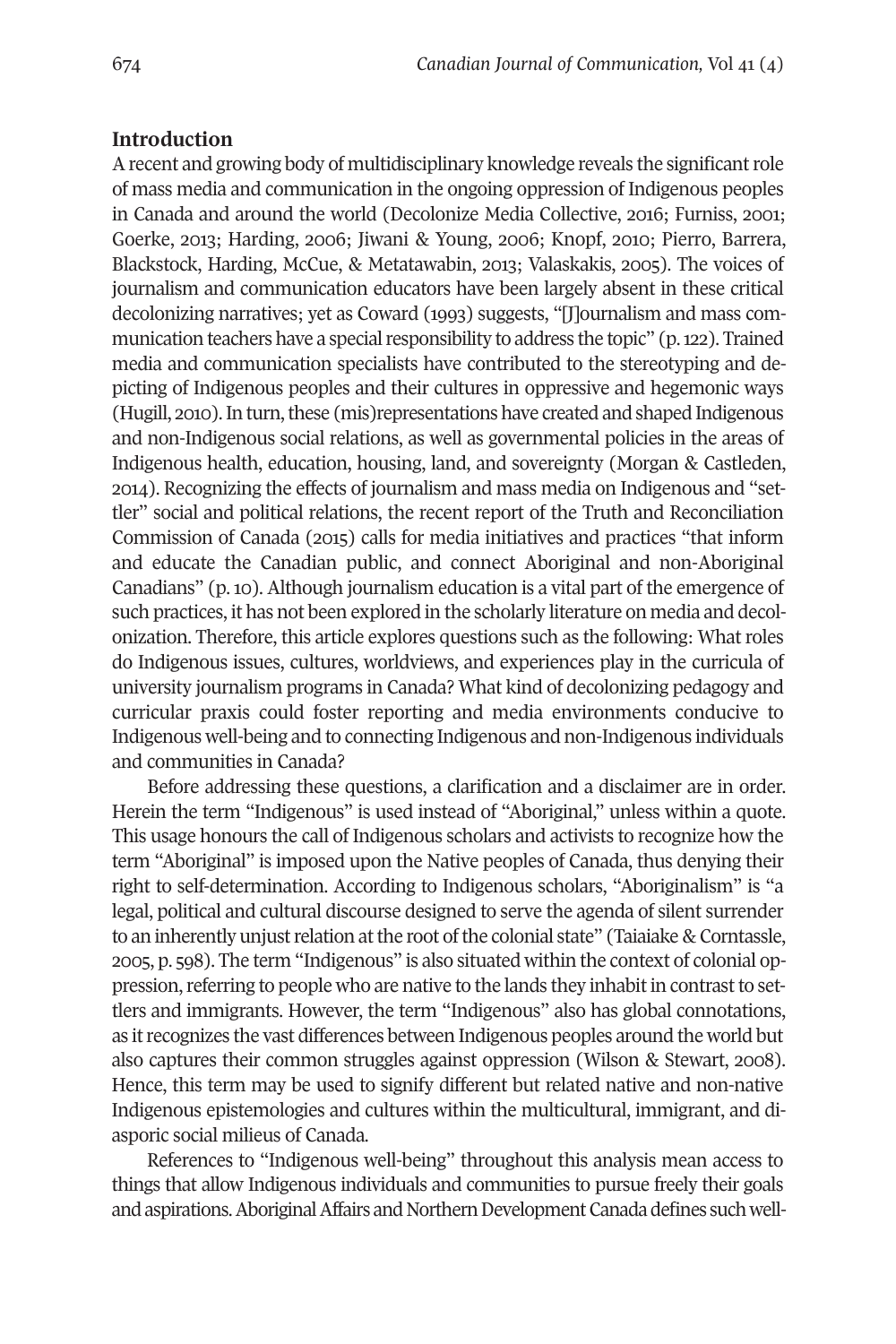being in terms of socio-economic indicators, including access to healthcare, education, labour force activities, and housing (Aboriginal Affairs and Northern Development Canada, 2015).Well-being also includes cultural preservationand language conservation that keeps memories, traditions, and generational links alive. Well-being is contingent upon a community's political power and ability to negotiate on an equal footing territorial issues, land conservation, and distribution of wealth and resources.

I approach the issue of Indigenous well-being in relation to journalism education from my location as an immigrant and settler woman living in Canada. I am also a media scholar and educator who has taught university journalism courses and practised forms ofreporting in Canada and abroad. In pursuing the questions guiding this study, I draw from my professional experience as well as feminist practices of political solidarity with the struggles of others by taking responsibility for their oppression and well-being (see Anzaldua, 2009). This responsibility includes engaging in scholarship and analysis that displaces racial whiteness and Eurocentricity from spaces where knowledge is produced (Morgensen, 2014). Thus,I am taught, led, guided, and inspired by knowledge fostered by and through the struggles of Indigenous people and people of colour around the world.

#### **Toward an ecology of knowledge in journalism education**

In addressing the research questions, this article applies a decolonizing journalism education paradigm informed by several theoretical and methodological approaches. Specifically, this is what Foucault (1976/1993) calls a "genealogy of knowledges" approach. According to this approach, systems of thought, knowledge, and discourse are governed not only by rules of grammar and logic, but also by underlying historical circumstances and power relations that determine the boundaries and possibilities of that knowledge. Therefore, those who produce knowledge are not impartial or neutral: they are subjects whose identities, ideas, and worldviews are shaped by broader historically dominant forces and proximity to power. Genealogy of knowledges reactivates local and subordinated knowledge against forces of centralization and hierarchization that legitimize institutionalized and scientific discourse.

Foucault's understanding of knowledge, discourse, and power builds on structuralist theories, according to which ideas that become "the norm" tend to be the ideas of the ruling social classes with more economic and political power, who use these ideas to express their needs and to justify and maintain their dominant position (see Marx & Engels, 2010). Here are examined the ideas embedded in various texts produced within the field of journalism in relation to power and privilege. These texts include scholarly literature related to objectives and philosophies of journalism education, studies that compare journalistic practices and professional ideals in different societies and their cultures, the curricula of journalism programs in Canadian universities, and accounts of special decolonizing programs where journalism students collaborate with Indigenous communities. The critical reading of power relations behind these texts is informed by an analytic that privileges Indigenous worldviews, experiences, politics, and well-being in assessing social and cultural phenomena (Coleman, 2012; West, Stewart, Foster, & Usher, 2012). This analytic builds on research about Indigenous media, Indigenous communication systems, and the practices of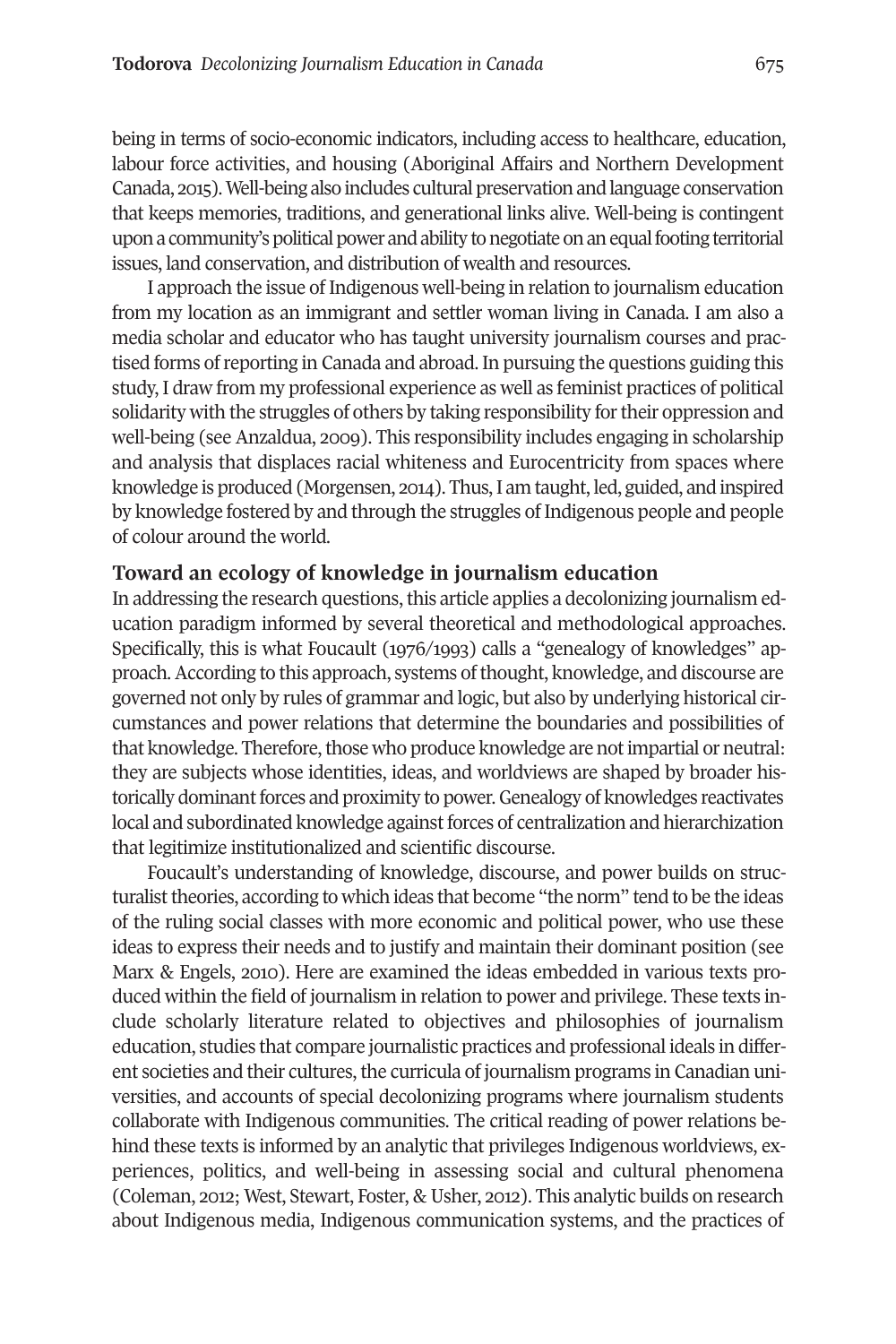Indigenous reporters in Canada and globally. The analysis also incorporates critical theories about power, hegemony, knowledge production, and representation from fields such as postcolonial studies, media/cultural studies, Indigenous media and communication, and anti-oppression and social justice education.

Application of these paradigms to explore journalism education in Canada reveals a hegemonic formation revolving around hierarchically ordered journalistic knowledges, which perpetuates rather than bridges the social rift between Indigenous and non-Indigenous Canadians. Indigenous perspectives and experiences related to journalism are largely absent in these texts, and where they are present, they are considered marginal cultural and political practices outside the professional canon of journalism.

This article also examines existing forms of decolonizing pedagogies and curricular praxis in journalism education revolving around cultural literacy and non-oppressive representations of Indigenous peoples. Although the article embraces these decolonizing initiatives, it proposes that we move beyond representation and cultural sensitivity training to incorporate decolonizing social justice education that embeds Indigenous knowledge related to media, communication, and journalism across the curricula and treats these epistemologies as equal to the Western paradigms that currently dominate the field. In doing so, we can move toward what Abdi (2012) calls "cocreated learning." In journalism education, this requires the presentation of an "ecology of knowledges." Coleman (2012) coined this metaphor in relation to Canadian literary studies, commenting that "ecology" is "a social and cultural habitat" for "interacting knowledge systems" (p. 3). In journalism education, ecology of knowledges presents an epistemological space wherein diverse kinds of journalism thrive together, thereby enriching the professional repertoire of the journalist-in-training. This entails embracing the study of Indigenous communication systems, journalistic techniques, and approaches practised by Indigenous journalists around the world as well as engaging in meaningful conversations about how power, (neo)colonialism, capitalism, and hegemony shape the social context of journalism. This rich epistemological environment can foster journalists who are skilled media and information practitioners, and who are thereby able to address highly diverse audiences, including Indigenous, diasporic, and (im)migrant communities. Linking journalism education to socialrelations is also one way to contribute to efforts to decolonize mass media and thereby help Indigenous Canadians attain political and cultural equality.

#### **A map of the study**

The article begins by exploring theories related to journalism education from an historical perspective, especially those that have tended to homogenize journalism, failing to recognize the multiplicity and diversity ofthose who practise and consume journalism. Next, the course catalogues of 10 top-ranking journalism programs in Canadian universities are reviewed, revealing how curricula are dominated by colonial and Eurocentric perspectives. The article also analyzes how these exclusionary perspectives are related to scholarly literature on journalism cultures. Following this is an examination of recent journalism programs in Australia that are inclusive of Indigenous practices as well as a special topics course developed in Canada by renowned Indigenous journalist and educator Duncan McCue (Chippewas of Georgina Island First Nation). Finally,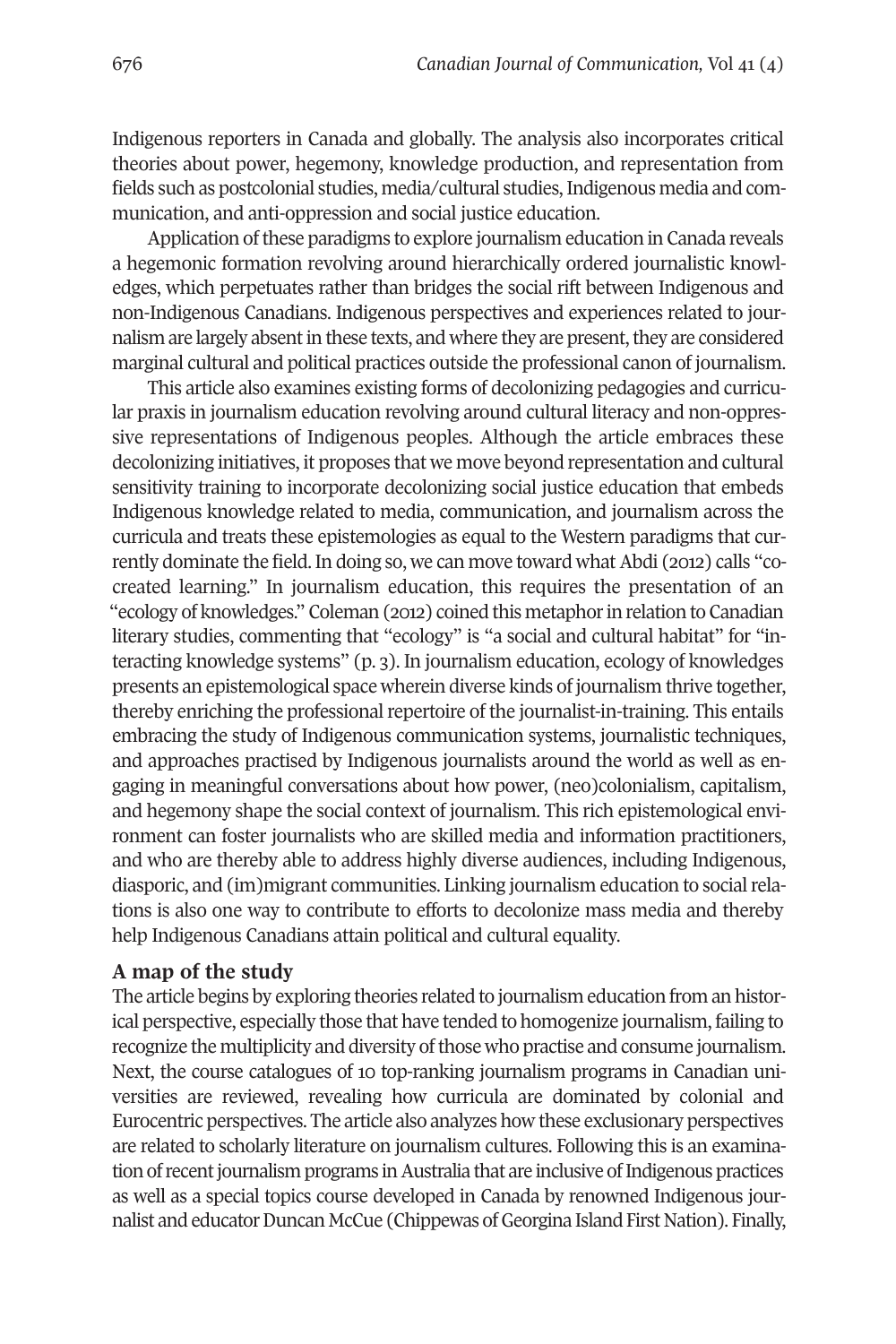the article discusses Indigenous communication techniques, such as oral traditions, audience feedback, journalism of belonging, and woman-centred storytelling in countries in Asia, Africa, and North and South America, and how these may be applied in journalism education in Canada to enhance the training of journalism students.

## **Power and social relations in journalism education**

In Canada, as in other countries with Indigenous populations, the media continues to stereotype, misrepresent, and marginalize Indigenous peoples and issues, thereby reproducing racialized, sexist, and colonial imaginations and ideologies. A report on media coverage of Indigenous issues in Ontario for the period 2010 to 2013 finds disproportionately less news coverage of Indigenous issues (less than 0.5% of all stories) and more negative than positive stories (Pierro et al., 2013). A study by Harding (2006) comparing Canadian news coverage in the 1860s and more than a century later in the 1990s reveals that Indigenous people are consistently framed as inherently inferior to a more advanced white culture thatis both disrupted and threatened by their presence. Harding argues that Indigenous and non-Indigenous relations, as well as land policies, Indigenous schooling, housing, health care, and other issues, must be understood within the context of this historical news framing that informs non-Indigenous opinions and plays "a decisive role in promulgating racist ideology and in maintaining white dominance in Canada" (p. 206). Similarly, Morgan and Castleden (2014) note that when reporting on land issues, print media inCanada rely on stereotypes, oversimplifications, and ahistorical frames that are devoid of discussions of ideology and colonialism, thereby negatively shaping modern land treaties and Indigenous/settler relations. Gilchrist's (2010) comparison of the Canadian news coverage of missing white and Indigenous women finds that cases of missing white women are covered six times more often than cases of missing Indigenous women. Gilchrist (2010) argues that this "hierarchy of victims" promotes the idea that white lives are worth more and that such "racial bias in the Canadian press must be named, confronted and dismantled" (p. 15).

In light of the minimal and biased reporting of Indigenous issues, it is no surprise that cumulative data from recent public opinion polls show that "since 1987Aboriginal issues are consistently low on the list of Canadians' collective priorities" (Loewen & Matthews, 2013, para. 7). This lack of cultural understanding of, and support for, the struggles of Indigenous Canadians has serious social and political ramifications; yet dominant Canadian news media and reporters "have found a plethora of ways to discredit, trivialize and silence [Indigenous leaders and political activism]" (Goerke, 2013, para. 1). It is not surprising that according to a recent public opinion poll, 60 percent of Canadians are unsure, or have negative or somewhat negative views of, the Indigenous social activist movement, Idle No More (Nanos Research, 2013). Journalism education can play an important part in bridging these social gaps.

# **What is journalism education?**

Journalism education is commonly understood as curricula and teaching approaches that impart the fundamental values and objectives of journalism as a professional practice. During the past four decades, Western scholars and practitioners of journalism have addressed, researched, and critiqued journalism curricula and pedagogy from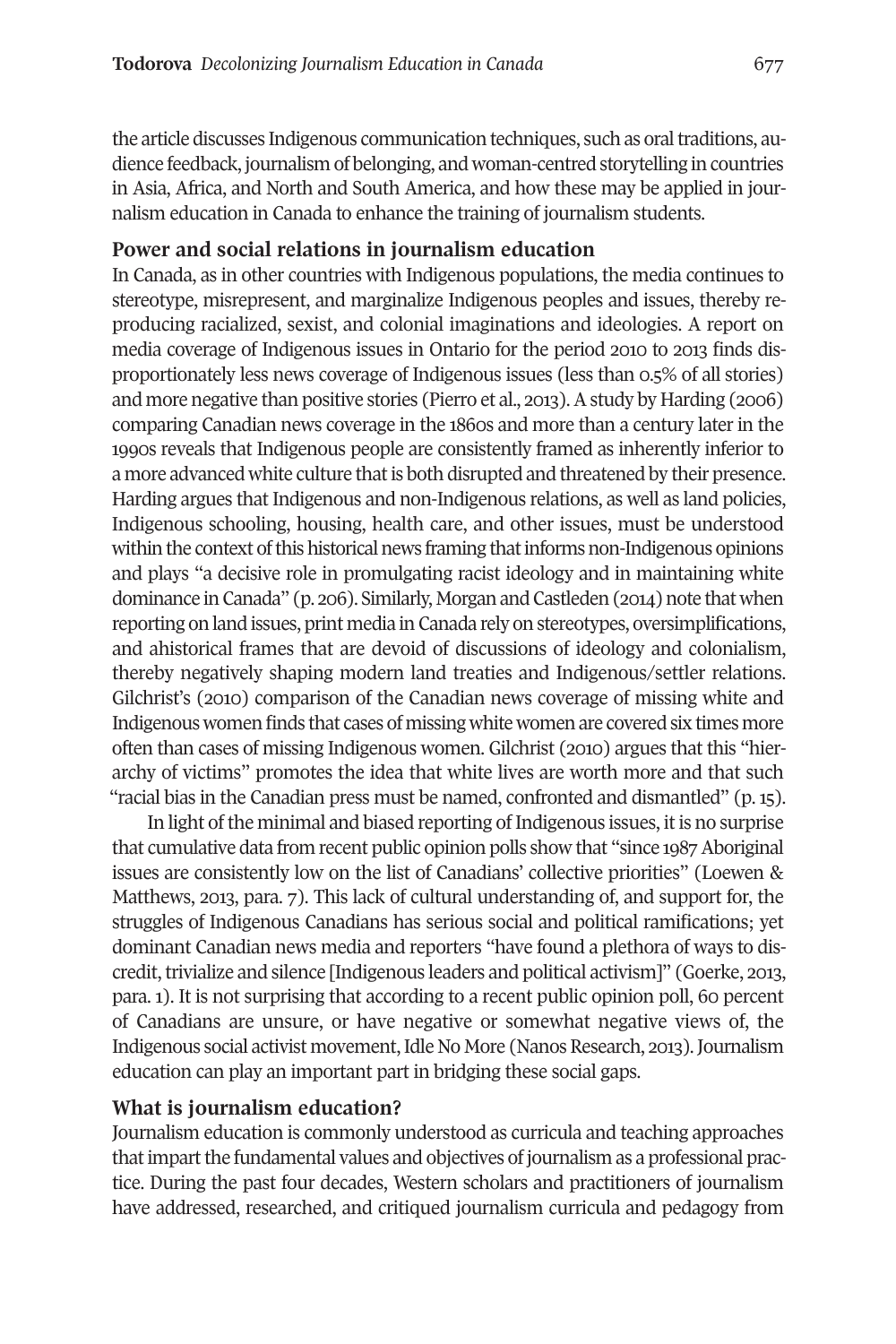various perspectives. For example, scholars have focused on professional applications of the curriculum, including vocational training and employability of journalism students (Straw, 1985); on how changing information environments are affecting professional practices (van der Haak, Parks, and Castells, 2012; Pavlik, 2013; Picard, 2014); and on how new digital and online technologies inform neoliberal education (Benedetti & Compton, 2014). Other scholars have focused on the epistemological unity of journalism studies as an academic discipline (Adam, 1989) as well as its capacity for critical theory and contributions to research (Gasher, 2005). In a related vein, some scholars have focused on ensuring the diversity of students and faculty in journalism programs (Martindale, 1993) or on aligning these programs with public interests and democracy (Clark, 2013; Deuze, 2005; Rosen, 1995). Still others have examined shifts and trends in journalism education in countries around the world (Franklin & Mensing, 2011).

All of these research streams have a common focus: the needs and aspirations of stakeholders in journalism education, including the public, the media industry, the academy, and the student and future journalist. Scholars and practitioners negotiate whose needs and values should determine the content of the curriculum and provide moral, ethical, political, and other justifications for privileging one or more stakeholders over others. For example, while Rosen (1995) calls for journalism education that serves democracy and the public good, Picard (2014) makes a compelling case forjournalism education that serves the students by preparing them for jobs as media and communication specialists rather than narrowly defined reporters trained to work in a "news factory" (p. 5). Pavlik (2013) does not focus specifically on journalism education, but he argues that media organizations and reporters need to master digital platforms and low-cost virtual newsrooms to ensure economic growth of the industry; in contrast, Benedetti and Compton (2014) vigorously argue against education thatturns journalists into precariously employed and underpaid digital entrepreneurs whose role is to deliver news as a promotional commodity that maximizes profit. Similarly, Gasher (2005) supports journalism education framed around critical theory and academic research rather than technological determinism. In contrast, van der Haak, Parks, and Castells (2012) call for journalists to be trained in mining, analyzing, and conveying "colossal data sets" (p. 2929). Overall, recent reports and surveys of trends in journalism education indicate that the demands, needs, and values of the media industry and the newsroom prevail in rationalizations forjournalism education in North America and Europe (Balčytienė & Lauk, 2009; Mensing, 2011; Poynter Institute, 2013).

Differences notwithstanding, these perspectives of the content and objectives of journalism education do not include Indigenous or non-Western perspectives, even though journalism students and their future audiences include members of diasporic and immigrant communities, some originating in Indigenous cultures found in countries inAfrica,Asia, and North and SouthAmerica (Statistics Canada, 2013). The scholars discussed above have failed to recognize that the so-called public good and student-reporter are actually multiple, diverse, and fractured entities that cannot be served by a single mode of journalism education.Journalism curricula need to include the diverse cultures, traditions, communication systems, languages, and political as-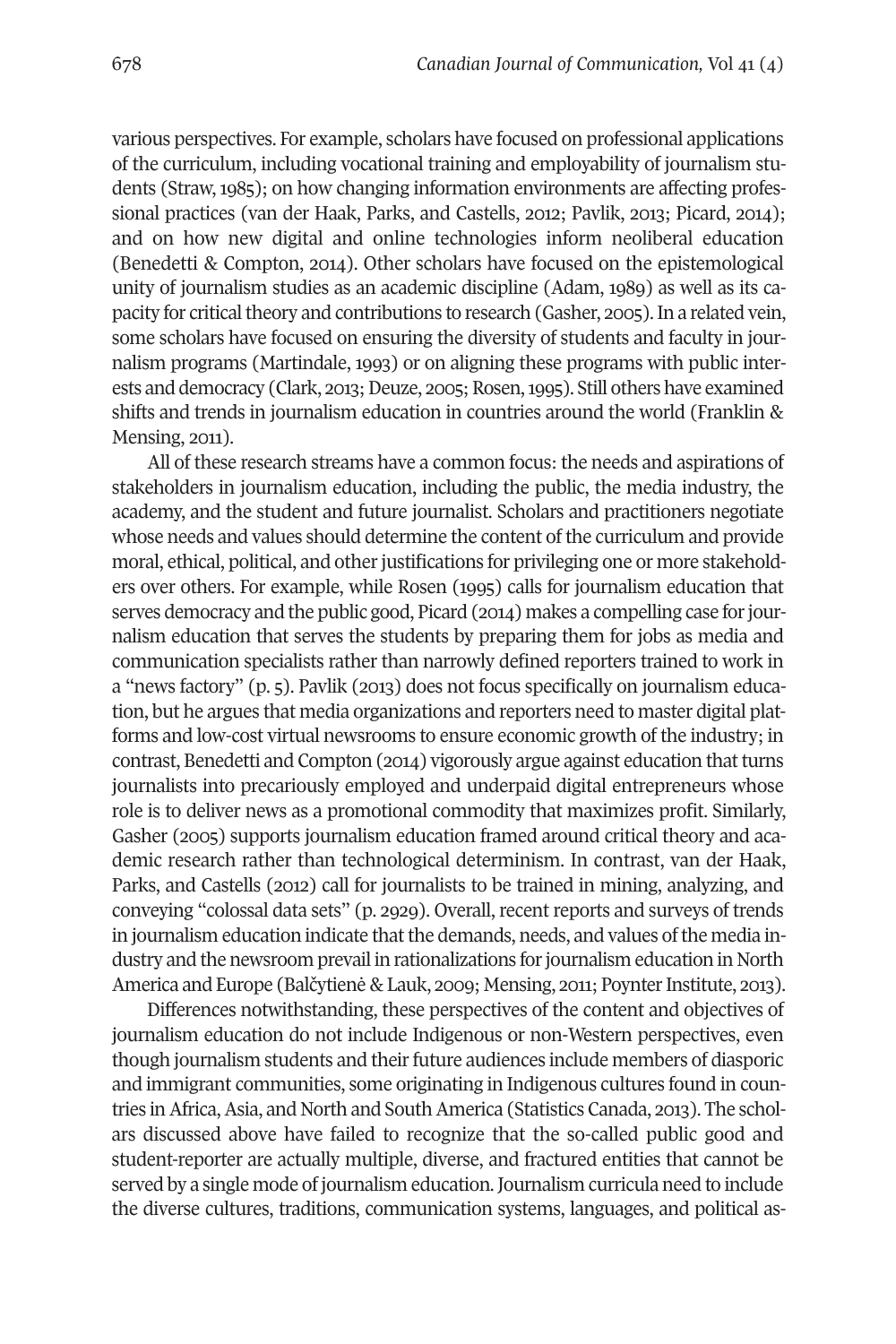pirations of the various groups who make up the highly multicultural populations in many countries, including Canada. Specifically, they should include Indigenous and non-Western perspectives instead of stressing the Western, Eurocentric, and homogenizing ideas of liberal democracy, public good, and ethics that are currently applied as normative and universal.

One dissenter to the mainstream scholarly perspective is Hochheimer (2001), who argues for "meaning-based journalism education" (p. 103) that is rooted in the social and cultural specificities of the place where journalism is practiced. For example, instead of Americans or Canadians telling people in Nigeria, Ghana, or Romania how to practise journalism, local media specialists and educators should decide forthemselves what kind of journalism best serves their societies. Hochheimer rejects the prevailing idea of professional and neutral journalism; he argues for embracing multiple modes of journalism education based on local needs, cultures, traditions, and social realities. He writes, "[J]ournalism of meaning is founded on the belief that communities can create their own sense of meaning and purpose" (p. 103). From this perspective, journalism education should seek to fosterinterconnectedness, dialogue, and understanding between communities to encourage social solidarity across groups.

However, Hochheimer (2001) has failed to consider how the power relations within and between communities determine what meanings prevail, and whose ideas and beliefs organize these meanings. The ideas of those who control the economy and the political sphere are also the governing ideas within mass culture, so regardless of its location, "meaning-based journalism education" would tend to reflect the desires, needs, and aspirations of economically and politically powerful groups who also control education and knowledge production (Apple, 1993; Gramsci, 2012). Hochheimer's meaning-based journalism education would not necessarily include the knowledges of subjugated social classes under conditions of continuous oppression and limited economic and political power. In other words, Hochheimer is seeking to foster interconnectedness, mutual respect, and harmony among communities of natives, settlers, (im)migrants, and visitors who are not equal.

The next section examines how the power inequality between settler and Indigenous social groups is manifested in journalism education within Canada. The titles and descriptions of the courses listed in the academic catalogues of the 10 top-ranking journalism schools in Canada were reviewed, applying a Foucauldian genealogical approach to knowledge to explore how power affects knowledge production and dissemination. Course catalogues are an appropriate choice for such work because they present "a department's profile" (Irwin, 2002, p. 175) and provide "significant clues about the values, health and future" (McGrath & Durand,1969, p. 534) of a profession. The so-called core courses injournalism curricula also revealwhatjournalism educators consider fundamental values, ethics, and practices (Irwin, 2002). The limitation of the approach is that course catalogues may not reflect fully what is taught or how it is taught. Some academic departments and university administrators do not update course catalogues regularly, further obscuring a complete view of their curricula. Despite these limitations, university catalogues feature courses and aspects of the curriculum that faculty and administrators find important and consider attractive to students. If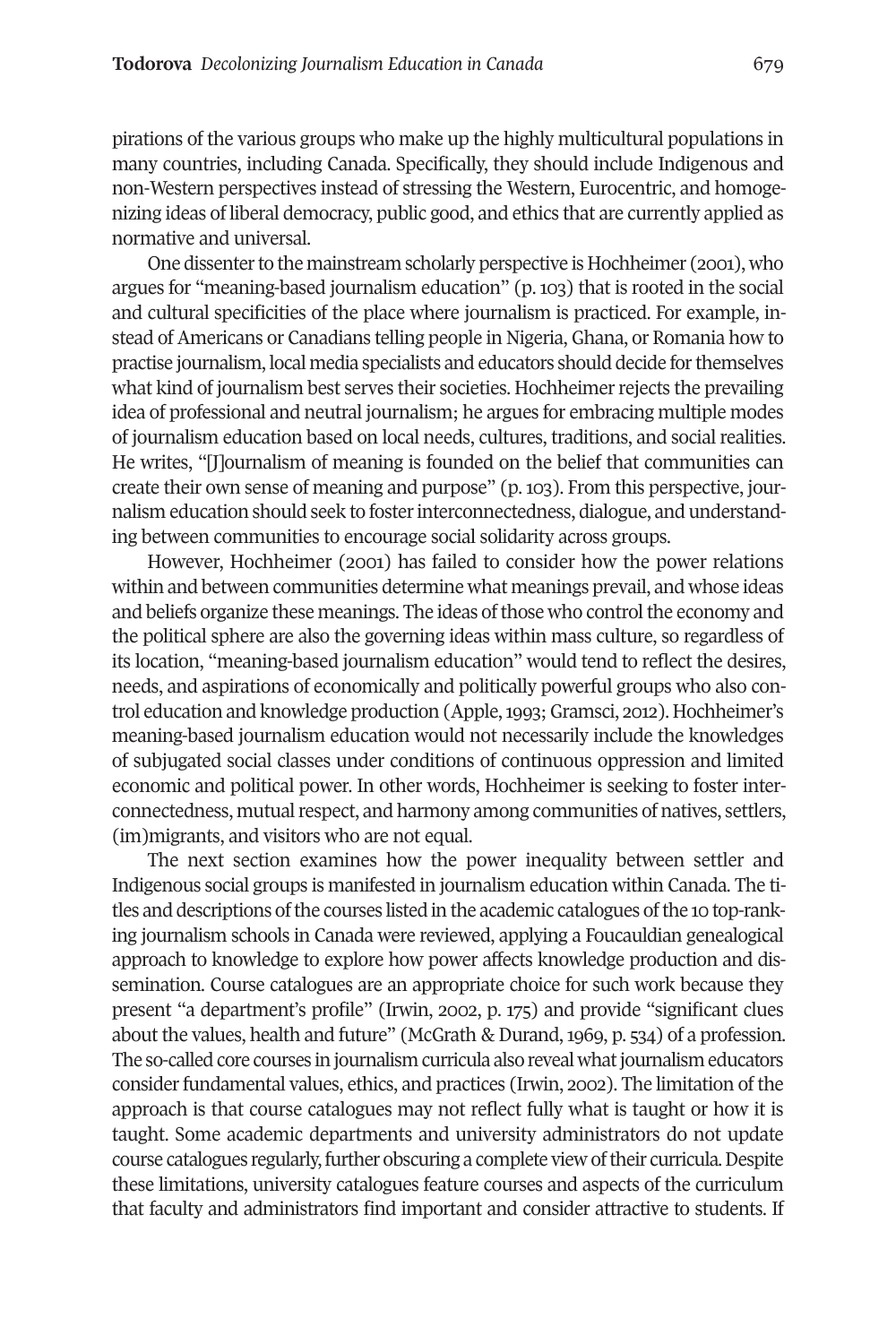and how often a department updates its course catalogue to showcase new and upcoming courses also reflects its educational and professional priorities and commitments.

# **Journalism education in Canada and the politics of knowledge**

Research identified the following 10 top-ranking journalism schools in Canada based on print and online sources (Ballingall, 2011; World Ranking Guide, 2014):

- Carleton University (MJ, BJ)
- Concordia University (BA, Graduate Diploma, MA)
- Ryerson University (MJ, BJ)
- Thompson Rivers University (BJ)
- University of British Columbia (MJ, BJ)
- University of King's College (MJ, BJ)
- University of Ottawa (BJ now Honours Bachelor in Digital Journalism)
- University of Regina (MJ, BJ)
- University of Toronto Scarborough (BA)
- University of Western Ontario (MMJC)

The courses offered by these journalism programs were reviewed in the spring of  $2014$  and the summer of  $2016$ , revealing a system of power and unequal knowledge(s) that extends the politics of colonialism and subjugation by silencing Indigenous epistemologies. For example, at the graduate level, only two of the 10 programs offer a single special topics course dedicated to indigeneity, specifically Reporting in Indigenous Communities (University of British Columbia, 2016) and Indigenous People and the Press (University of Regina, 2016). Indigenous journalist and educator Duncan McCue created the course at the University of British Columbia after attending a UNESCO World Press Freedom Day conference in Australia in 2011. He commented:

I learned many things there but one of the things that astonished me was that there were at least four journalism schools that were doing courses on media representations of aboriginal people in Australia, hands-on working with aboriginal people, and there was also one course in the United States as well. … [I]t was something we needed to do in Canada because there are, as far as I know, no journalism programs offered like this atjournalism schools in Canada. (McKeon, 2011, para. 1)

The number of journalism courses focusing on Indigenous issues in Canada has remained unchanged since 2011.Instead**,** journalism curricula are overwhelmingly preoccupied with the following subjects: writing (grammar, composition, style across different subject areas); image production (videography, photography); critical/ investigative projects (retrieving and collecting information to uncover wrongdoing or problems pertaining specifically to governing); and more recently, digital technologies and social media where new kinds of journalism are emerging. Additionally, courses like Exemplars of Contemporary Journalism and Great Journalists (University of King's College, 2016) encourage students to identify with inspiring entrepreneurs, software creators, researchers, whistleblowers, or journalists. They also name famous journalists such as Joan Didion, James Cameron, Martha Gellhorn, or Seymour Hersh—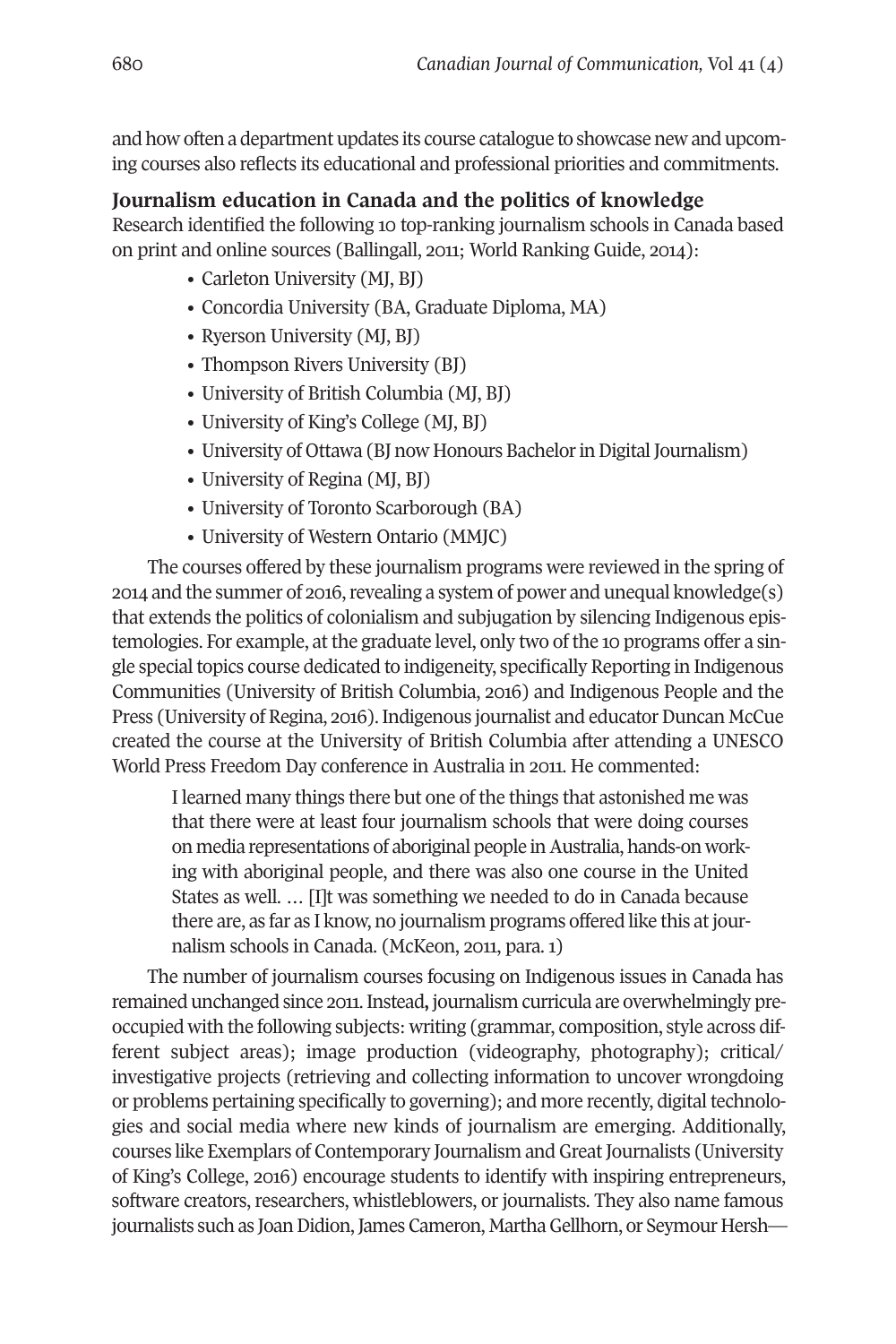all white journalists of British or North American ancestry—as embodying great journalism. Courses introducing students to "communications" in the plural are described as studies of "media relations" and "reputational management" and do not mention learning about multiple communication systems, including Indigenous modes of communication in Canada and globally (University of Western Ontario, Faculty of Information and Media Studies, 2016a, 2016b). Mandatory curricula also include courses whose descriptions focus on "news media in Western societies" or "understanding of issues facing modern industrial societies," revealing the dominant paradigm within Canadian journalism schools (Carleton University, 2016).

In fairness, it is possible that curricula incorporate Indigenous issues in courses that, according to their descriptions, explore "changing multiculturalism in Toronto" or "critical issues in journalism" (Ryerson University, 2014); "cross-cultural journalism/reportage in multicultural setting" (Concordia University, 2014); or "critical journalism" (University of Toronto Scarborough, 2015). Some programs also require students to take elective courses in liberal studies, which may or may notinclude issues related to Indigeneity (Ryerson University, 2014; Thompson Rivers University, 2016). There are also new initiatives in the journalism education field. For instance, Concordia University advertised in 2016 four paid internships for emerging Indigenous reporters at Aboriginal People's Television Network (APTN) sponsored by the Journalists for Human Rights organization (Concordia University, 2016). Hopefully, the initiative will extend to offer training and collaboration at ATPN for emerging non-Indigenous reporters as well. A project reflecting on Indigenous issues by master's students at the Ryerson School of Journalism in 2016 is also a welcome initiative (Ryerson University School of Journalism, 2016), especially in contrast to the conference on the future of journalism education organized and hosted by that school in 2014 (proceedings published as Allen, Craft, Waddell, & Young, 2014). The 2014 event, titled Toward 2020: New Directions in Journalism Education, had no references in its program to Indigeneity or non-Western knowledge and practice in media and journalism. These recent initiatives in journalism education reflect broader shifts in Canadian politics spurred by the recent Truth and Reconciliation Commission of Canada.

## **Continuous Indigenous marginality**

The overall silence or marginal presence of Indigenous perspectives in these influential journalism schools persists, revealing a hegemony defined by a hierarchy of knowledge that largely privileges the Western ideals of journalism. Medford (2015) conducted interviews with journalism students at the University of Toronto Scarborough, Carleton University, and the University of British Columbia, illuminating journalism education reflecting the values ofracial whiteness as well. One student comments that she has "never encountered a non-white professor in journalism" who "reflects her Ethiopian-Canadian ethnicity" or that of other journalism students belonging to visible minorities and immigrant communities (para. 23). In this context, Indigenous and non-Western views and practices are either excluded or marginalized, exposing a neocolonial order, where the worldviews, cultures, needs, and desires of the former colonizer continue to define how information is collected and disseminated in the postcolonial society.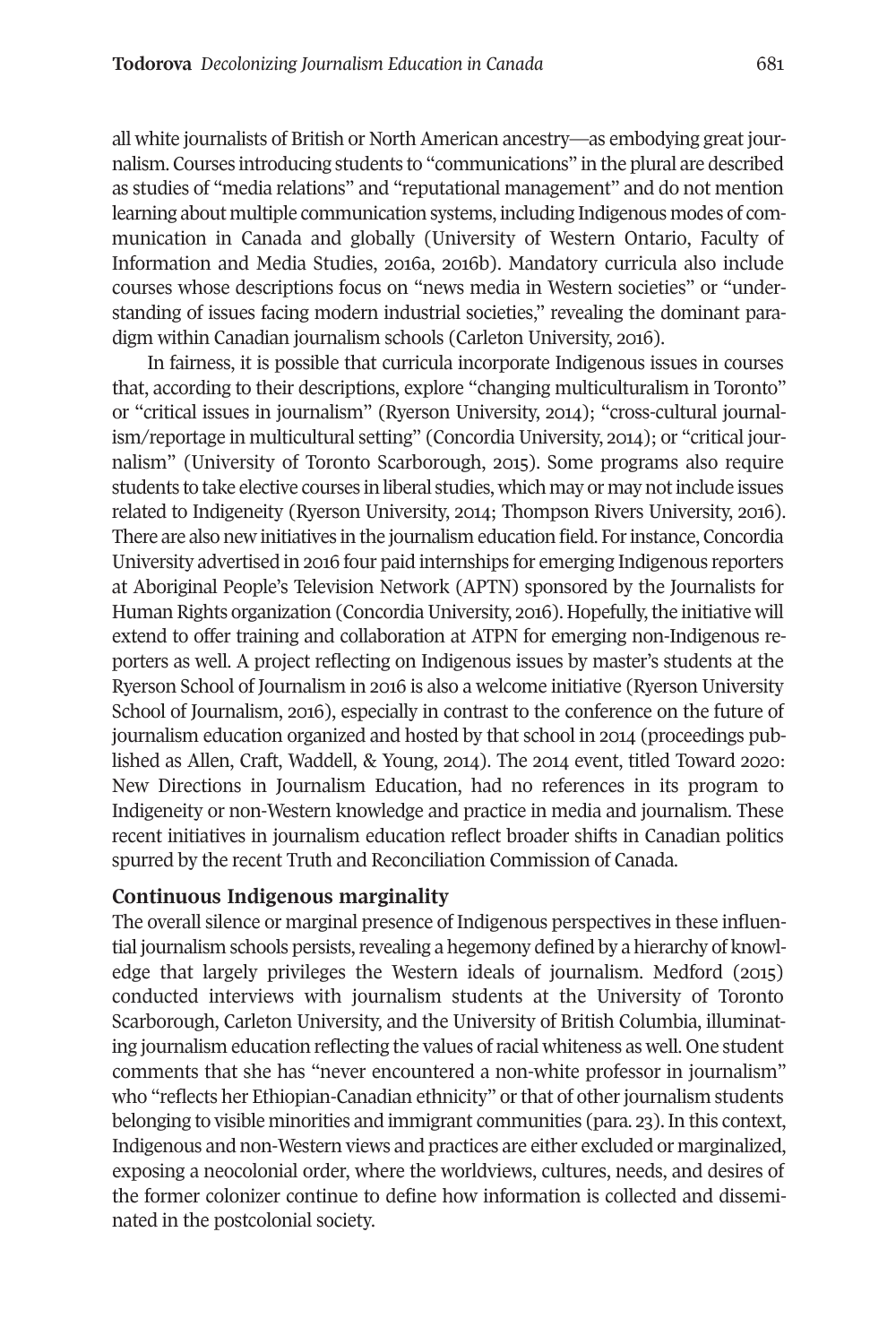Another way to think of journalism education in Canada is in terms of Althusser's (2001) ideological media and state apparatuses whose function is to normalize the ideas of economic, racial, and cultural elites. Deuze (2005) refers to these ideas as "occupational ideology" or the ways in which journalists give meaning to their work. Canadian journalism education is dedicated to ideas such as truth, fairness, objectivity, balance, autonomy, and democracy, but these objectives have been challenged by critical theories and poststructuralism, which frame journalistic narratives as social constructs and situated knowledge rather than truth (Carpentier & Trioen, 2010). Despite this challenge, journalism curricula in Canada promise to teach "the core values of *all journalism*" (JRN 121: Introduction to Reporting, Ryerson University; emphasis added); "newsroom standards [that] are universally applied" (Department Objectives, ConcordiaUniversity); "newsgathering fundamentals" such as writing and image production (JRN 300: Introduction to Print Journalism, University of Regina); and "*essential theories* that guide the contemporary practice of journalism" (JOU3300: Theories of Journalism, University of Ottawa; emphasis added). However, these core values, essential theories and fundamentals are not neutral.

Journalism education curriculum—much like journalism itself—is never a neutral assemblage of knowledge: no education is. Educational curricula are social and political: they are affected by differential power, and who and what they teach (Apple, 1993). Moreover, how they measure successful learning produces and reproduces the social order (Apple,1993). Journalism curricula in Canada reproduce the silencing and marginalization of Indigenous views, knowledge, cultural practices, and politics. In doing so, journalism education allows the descendants of colonizers to maintain their privilege and domination—not by murdering or imprisoning Indigenous bodies, but by erasing, silencing, and ultimately eradicating their knowledge, cultures, and histories (Taiaiake & Corntassel, 2005). An area of inquiry within journalism studies dubbed "journalism cultures" extends this power formation.

## **The neocolonial politics of journalism cultures**

Studies of journalism cultures focus on how journalism expresses the values, traditions, aspirations, practices, attitudes, and beliefs of the professionals who produce them in a particular country (Hanitzsch, 2007). Scholarship about these shared values further identifies the culture of journalists and media organizations by comparing similarities and differences between ideas, practices, and values related to journalism across national borders. However, research in the area utilizes reductionist and totalizing methodologies to classify, order, and valorize otherwise highly diverse and heterogeneous kinds of journalism culture and practice.

For example, Hanitzsch (2007) proposes a number of polarities: "interventionist/ activist–objectivist/neutral" (journalists with an agenda and promoting certain values versus neutral observers and reporters); "empiricist/analytical" (journalism reporting facts versus commentary or opinion journalism); and "truth /subjectivities" (journalists claiming that truth is out there waiting to be uncovered and reported versus journalism as a sum of subjective or situated interpretations of reality) (pp. 372–377). Cultures of journalism are measured and classified according to their proximity to the opposite poles of these dichotomies. Based on such perceived proximity, Indigenous and non-Western types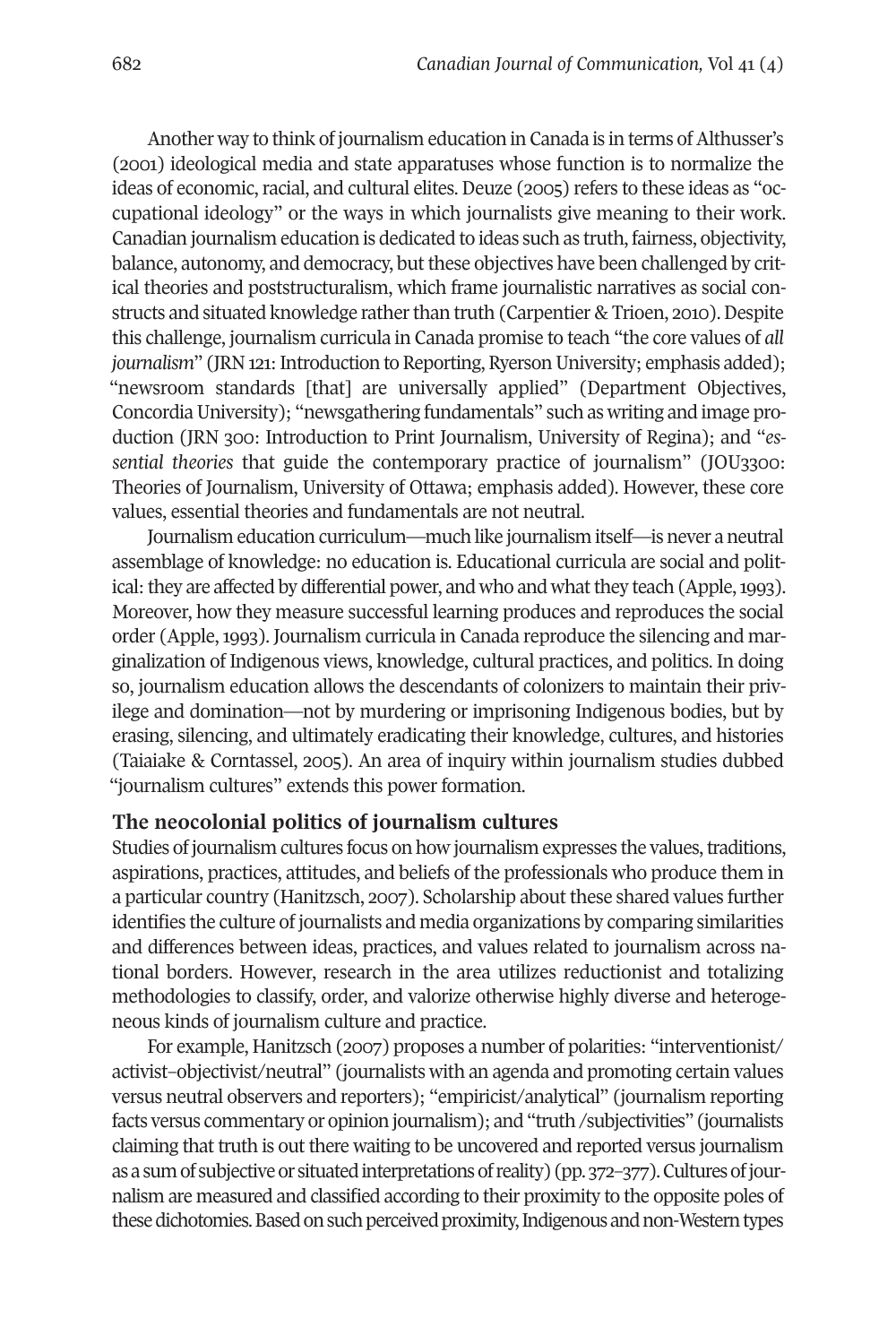of journalism are continuously defined as politicized interventionist projects, in contrast to the more neutral, objective, and hence "professionally oriented" (Skjerdal, 2012, p. 638) character of Western liberal journalism.

The dichotomies and comparisons of cultures within this kind of research originate in scientific methods and knowledge produced in the context of modern European imperialism. In fact, comparisons have served as a social scientific vehicle for the production of a myriad ofracial, gender, ethnic, and othertaxonomies that constitute the grammar of the racialized discourse and are used to rationalize and justify the conquest, slavery, subjugation, oppression, and exclusion of humans deemed of lower order (see Goldberg, 1993). Since at least the nineteenth century, European sciences have constructed dichotomies such as we/they, West/East, civilized/backward, developed/undeveloped, and white/non-white. These dichotomies create ontological Others whose presence affirms the sense of the Western superior Self (Said, 1979, 1994). Comparisons of journalism cultures extend and rearticulate these dichotomies in subtle but powerful ways.

For example, Hanusch (2013) published a study titled "Charting a Theoretical Framework for Examining Indigenous Journalism Culture." The singular form of the noun "journalism" in the title obliterates the multiple and diverse philosophies and practices embodied by Indigenous media workers in countries worldwide. Despite these vast differences, Hanusch reduces Indigenous journalisms to the following shared dimensions: dedication to community service, language preservation, attachment to culture and tradition, and counter-narrative to mainstream media. Based on these characteristics, Indigenous journalisms are presented in essentialist terms as always interventionist and always culturally specific. Hanusch refers to Indigenous media and journalisms as political projects whose "core reason for existence" is "speaking back," "providing a sense of empowerment," and being a "counter-narrative" (p. 86) to mainstream media and its misrepresentations of Indigenous peoples. The underlying notion behind these essentializing characterizations is that of two separate public spheres: Indigenous and non-Indigenous, with Indigenous journalism catering only to the former. Moreover, these characterizations are tied to the dichotomies of active/neutral, objectivist/interventionist, and truth/subjectivity mentioned above. Indigenous journalism can only be considered cultural and activist when compared with the universal, neutral, and professional journalism attributed to Western cultures and liberal democracies. The act of comparison thus constitutes a process ofrelational self-definition of Western Self against Indigenous Other.

In contrast, Hafsteinsson (2013) conducted an ethnographic study of the Aboriginal Peoples Television Network (APTN) in Canada, interviewing key figures in the newsroom. He found that its news programming and reporting were much more than the few dimensions mentioned above. APTN strives to be a watchdog against internal governing bodies and also to address and reach non-Indigenous audiences. Its goal is not simply to disseminate Indigenous counter- and self-representations, but to dig deeper into community formations, culture, identity, and global struggles. Its reporters try to tell meaningful stories that speak to culturally and linguistically different Indigenous communities as well as non-Indigenous audiences. APTN has been successfully navigating this multiplicity and diversity, but the signifi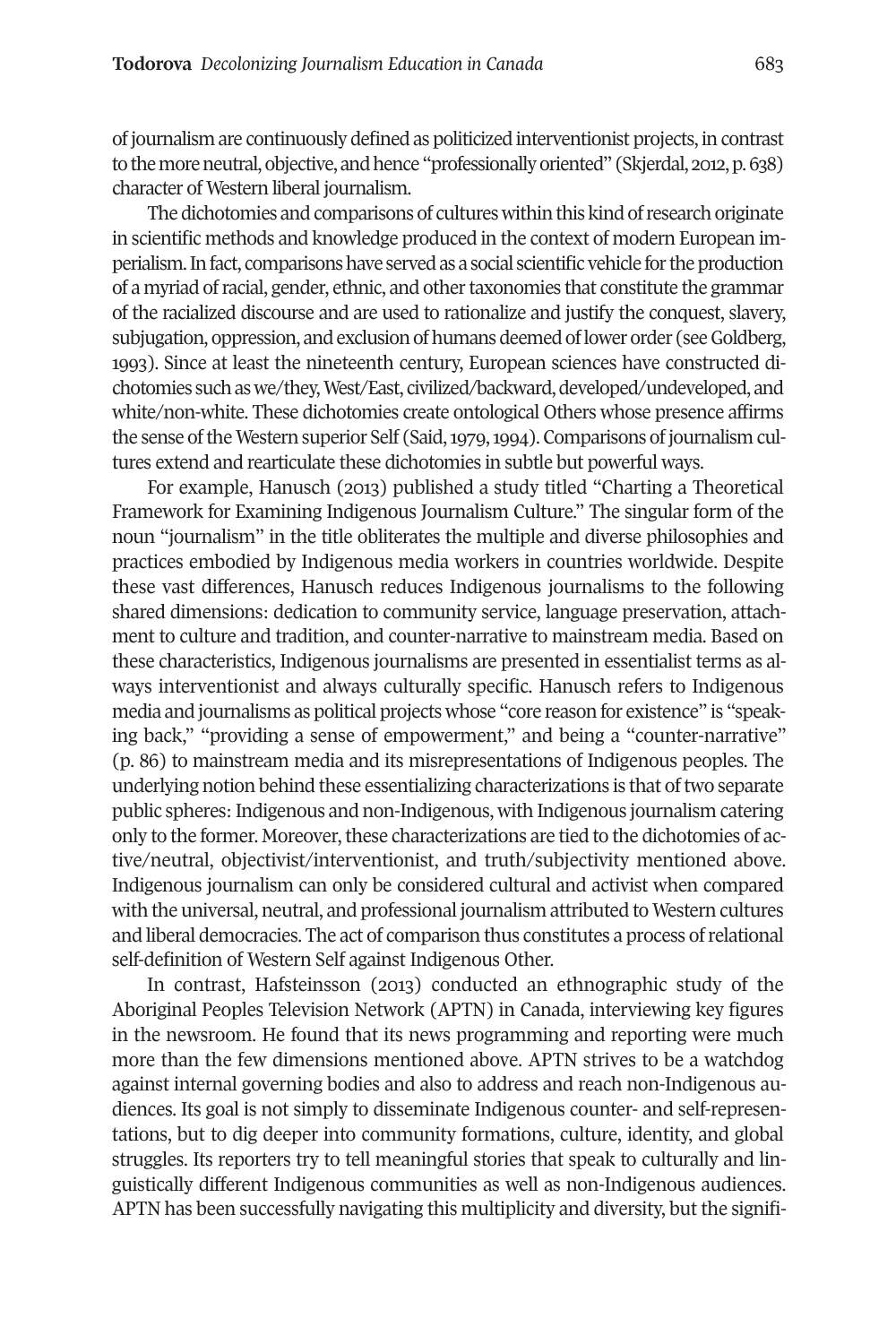cance and complexity of its work is lostin the reductionism of imperial and empiricist research on journalism cultures.

Research on journalist cultures also overlooks the internal tensions, hybridity, and even contradictions within Indigenous journalisms and how these are related to the hegemonic contextual frames within which they operate.APTN, as well as Indigenous radio stations, are subject to the governing rules of the Canadian Radio-television and Telecommunications Commission (Knopf, 2010).Reporters atthese Indigenous media outlets also abide by the journalistic standards of the Canadian Broadcast Standards Council and share some ofthe commitments of mainstream Western journalists, such as striving for neutrality, non-bias, and being a political watchdog (Hafsteinsson, 2013). Indigenous news outlets further guard against encroachment by external settler culture and the federal government as well as internal powers, such as community Elders and governing councils (Hafsteinsson, 2013). In this sense, Indigenous journalism is more than Indigenous, because it is shaped by Indigenous values and politics, settler culture, and hegemonic media practices. Together, these influences result in what could be called an "Indian mélange," that is, being an "insider/outsider" and simultaneously "wearing a moccasin and shoe" (Valaskakis, 2005, pp. 6–19).

APTN's counter-narratives and decolonizing practices operate within the parameters of hegemonic commercial media and culture, which is always on the lookoutfor critical articulations that threaten and undermine it. In response, mass media industries regulate, appropriate, and tame Indigenous oppositional practices through professional regulatory bodies such as the Canadian Broadcast Standards Council, state mechanisms for financing Indigenous media, and university journalism curricula stressing values associated with Western modernity and capitalism. In the process, the politics and possibilities of Indigenous media and journalism countercultures are contained and sometimes muted.

### **Indigenizing journalism education; Practising decolonization**

According to Abdi (2012), "Colonialism was first and foremost, psycho-cultural and educational," so decolonizing educational praxis disturbs "the structural as well as the functional coherence of official knowledges and learning discourses and their selectively dysfunctional scribbling of totalizing Eurocentric metanarratives" (p. 12). Journalism education is one kind of official knowledge, so the first step toward decolonizing journalism education should be recognition of how and what Eurocentric influences organize current curricula and what and whose knowledges and experiences are silenced. However,this kind of decolonization should not simply deconstruct world knowledges; instead, it should emancipate supressed epistemologies, such as Indigenous ways of knowing. Connecting and embracing diverse Western, non-Western, and Indigenous knowledges creates an ecology of knowledges. Developing curricula in which Indigenous and Western ways of knowing interact and thrive together further establishes what Abdi (2012) calls "co-created schooling" or "educational arrangements and outcomes that can achieve actual and tangible wellbeing for all"  $(p, 12)$ . In this case, this would be the well-being of Indigenous and non-Indigenous journalism students and teachers who see their lives, histories, cultures, and spiritualties represented in curricula.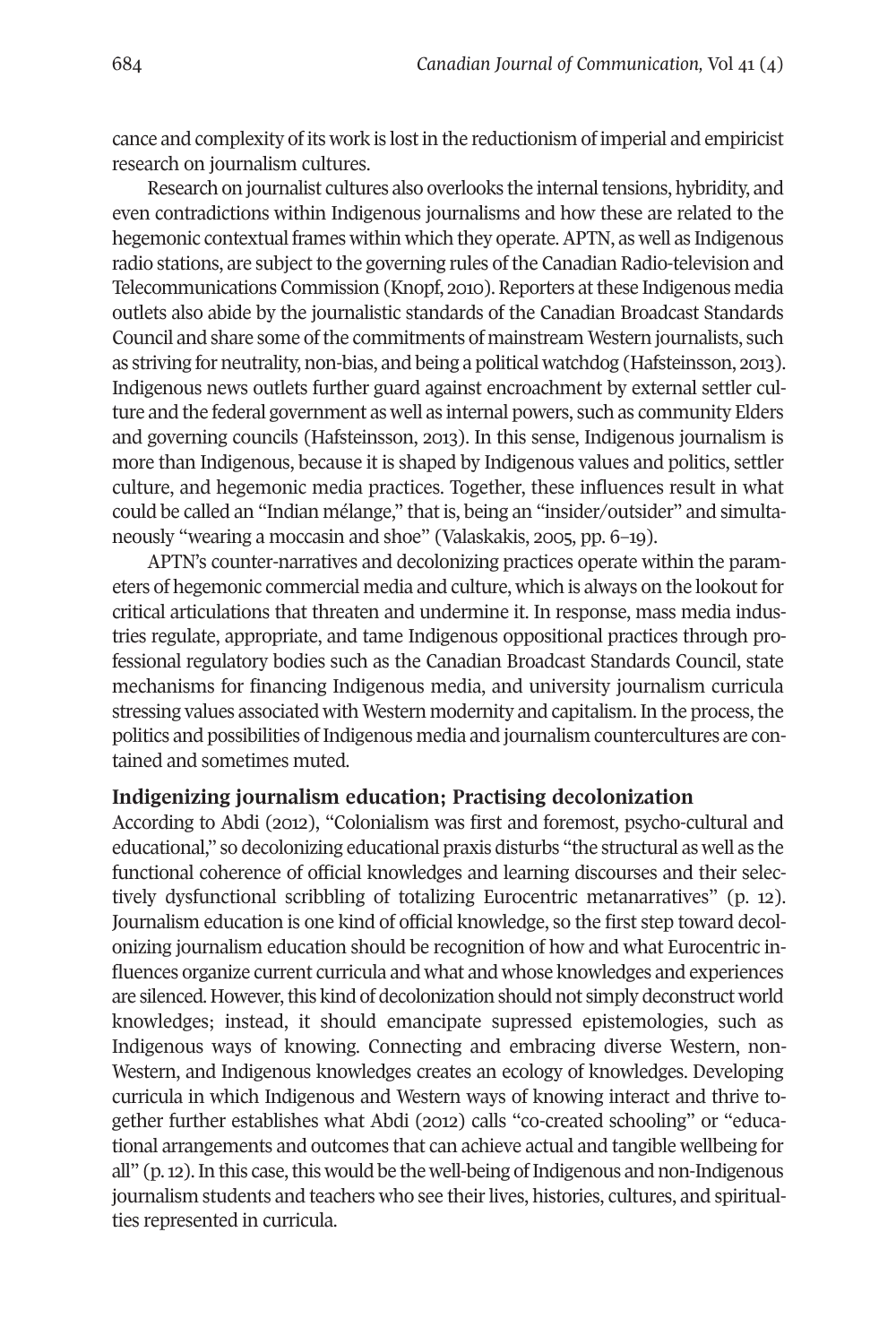Valuable examples of "co-created schooling" include several programs addressing the misrepresentation of Indigenous peoples in two Australian universities as well as the special topics course designed by McCue at the University of British Columbia. The programs in Australia address the oppression of Indigenous Australians. One program is a 10-day "work-integrated learning approach" (Stewart, Williams, Cullen, Johnston, Phillips, Mulligan, Bowman, & Meadows, 2012, p. 58) during which journalism students receive cultural sensitivity training and presentations from professional reporters who cover Indigenous issues. In another program, undergraduate students collaborate with an Indigenous community to produce magazine-style television programs about the community's people and culture (Stewart et al., 2012). In a third program, students live and work with Indigenous communities for one month; some also complete internships in Indigenous media outlets, learning directly from Indigenous reporters and editors in the newsroom (Steward et al., 2012). These collaborative approaches in journalism training have led to students who have deeper understanding and appreciation of Indigenous issues and cultures in Australia, as well as to more positive media representations of Indigenous peoples in the news stories they produce (Stewart et al., 2012).

As mentioned above, the special topic course Reporting in Indigenous Communities created by McCue at the University of British Columbia in Canada was inspired by similar programs in Australia. McCue explains in an interview that the course addresses two issues: 1) under-representation of Indigenous peoples in the media, and 2) stereotypes such as "Native as victim," "Native as warrior," and more recently, "Native as incompetent manager" (McKeon, 2011, para. 5). To counter these stereotypes, McCue designed the course as a graduate, full-term, "intense study of aboriginal people in the media" and "a lot of working hands-on with aboriginal people" (paras. 2–3) on topical issues such as health, education, Indigenous youth, and water. The course also addresses the "discomfort" of non-Indigenous reporters and their concerns about how to "ask tough questions of chiefs" without "being seen as racist or having a bias" (para. 11). The empowering effects of the course on non-Indigenous students are illustrated by comments from two non-Indigenous female students, who referred to gaining the trust of Indigenous spiritual dancers and being able to access sacred locations of the Stó:lõ communities in the Fraser Valley (Bergen & Kelly, 2013). The students used tactics such as transparency and perseverance to report on this "very secretive spiritual tradition" (introduction and para. 1) and presented the story on CBC Radio, thus launching their professional careers.

These attempts at decolonizing pedagogies are important contributions to help journalists connect Indigenous and settler societies in new and socially meaningful ways. Yet these pedagogies still cater to a structural reality: because the overwhelming majority of journalism students are from settler and dominant racial and economic groups, these approaches end up teaching non-Indigenous reporters to penetrate, observe, and represent Indigenous peoples and their lives. These innovative programs take responsibility forthe ways in which media and reporters have contributed to the oppression of Indigenous peoples in Canada and Australia, which is a major step toward decolonizing curricula and pedagogy in journalism education. However, the programs also approach Indigenous peoples as Others to visit, engage with, and get to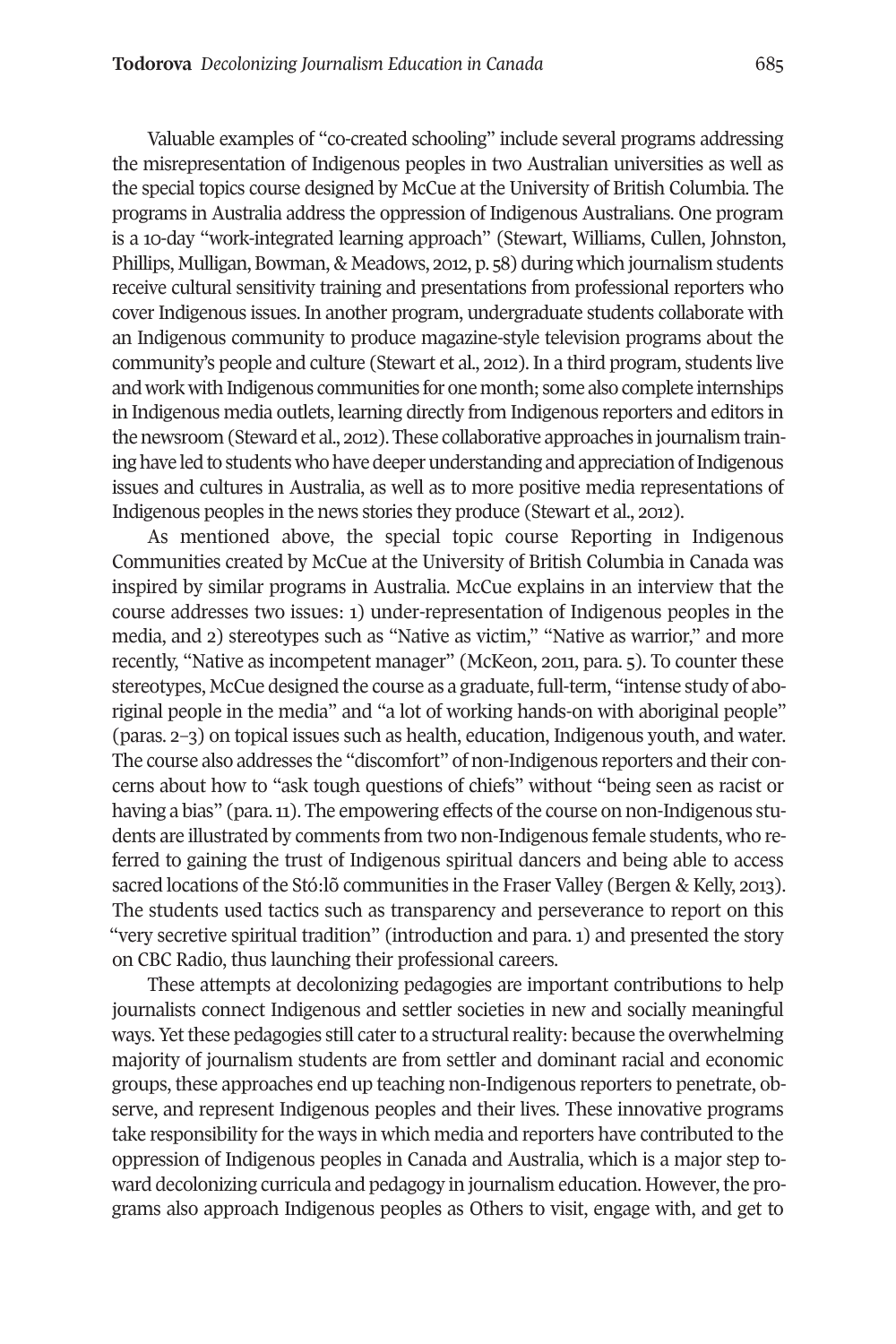know, with the goal of representing them upon return to an original cultural and professional location that does not include them. Journalists, like others who collect and disseminate information and knowledge, cannot be "cultural travelers" but must help "wage the battle against the representation" (Smith, 2005, p.136.). Cultural sensitivity training for journalism students so that they produce improved representations of Indigenous peoples amid white, settler, and Eurocentric education and mass media is not enough. Better representing others does not subvert the power relations between settlers who are doing the representations and the Indigenous peoples who are gazed at and spoken of (see Hall, 1997). Subverting the power relation requires embedding Indigenous media and communication practices and ways of knowing across journalism educational curricula, as well as intentionally recruiting more Indigenous students and teachers to join journalism programs. The next section outlines concrete communication practices related to Indigenous journalisms and communication that defy the logic and workings of settler media and neocolonialism and could inspire a different kind of journalism education.

## **Practising anti-colonial and anti-capitalist pedagogies in journalism education**

APTN offers valuable examples of practices informed by anti-colonial and anti-capitalist imaginations. For example, it addresses fractured and diverse Indigenous and non-Indigenous audiences who speak different languages, have different cultures, and advance unique political agendas. APTN reporters have embraced heterogeneity and have developed techniques to address it and preserve it. For example, news programming often defies national borders—especially the Canada/U.S. border—by including stories about Indigenous peoples in other countries (Hafsteinsson, 2013; Knopf, 2010). Reporters engage in community-based efforts, rooting stories within the cultural and historical specificity of the affected community. They also invite interviewees to speak in their language of choice, thus undermining the dominance of the English language as a colonial tongue and helping to preserve Indigenous languages and dialects (Hafsteinsson, 2013). By doing so, their news reporting acknowledges local cultural beliefs and practices that shape events but still manages to highlight the significance of the story beyond its cultural context (Hafsteinsson, 2013). Furthermore, APTN covers stories in remote or smaller communities that mainstream media rarely visit due to expense (e.g., travelling to remote destinations, lodging, language translation). Indigenous reporters further defy the hierarchy of knowledge in mainstream news, specifically the supremacy of the expert who narrates, interprets, or validates an event. In mainstream media, this expert is usually an academic, politician, or someone with expertise gained through special education and professional training. Indigenous journalism relies on such experts but also honours and respects the wisdom, life experience, and knowledge of Elders who are leaders and role models in the community (Hafsteinsson, 2013; Retzlaff, 2006). The presence of experiential knowledge and Elders in news stories not only makes meaning; it also connects generations and keeps the links between history, tradition, and the present alive. By incorporating and studying these Canadian Indigenous media practices in mainstream journalism education, we preserve them as valuable epistemologies that expand journalism and open spaces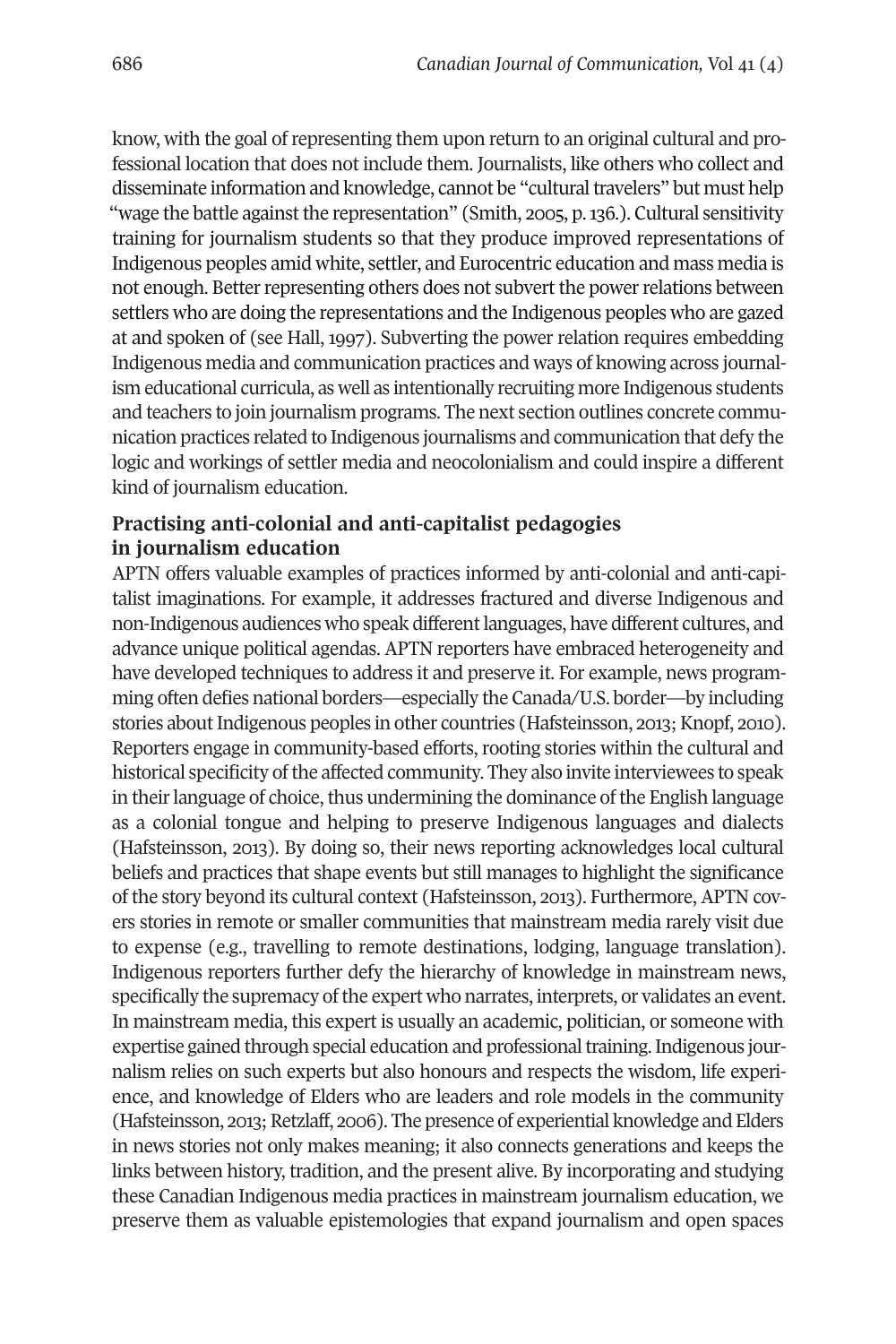for counter-hegemonic praxis that undermines capitalist media cultures, in which news, reporter, and audience are treated as commodities for added value. Indigenous practices present locations from which to imagine news media and journalisms that serve the needs of both communities *and* media organizations.

#### **Indigenous communicators around the world**

Visual production of news stories is an essential component of journalism education, fostering skills in photojournalism and visual composition for traditional and online platforms. Some Indigenous visual communicators use approaches that can expand this field in new and innovative ways. For example, Indigenous videographers in Bolivia and the greater Amazon region in Latin America use a "weaving" method wherein oral narratives are communicated through visualizations, applying techniques similar to those used by Indigenous women weaving textiles that might initially appear to be incompatible or unsuitable (Schiwy, 2008). This use of weaving in news stories presents gendered visual communication wherein links between events and stories that might appearinitially to be unrelated are forced into light and interpreted through the eyes and bodies of women. This kind of women-centred reporting can undermine the currently male-dominated news media and empower female audiences. It can also reorganize and subvert mass media and political structures that allowed the murders and disappearances of hundreds of Indigenous women in Canada to remain unnoticed and unaddressed for years.

In countries in sub-Saharan Africa, such as Angola, Nigeria, and Sierra Leone, there is a "journalism of association, affiliation and belonging that existed since the pre-colonial period [and] survived … to the present day" (Shaw, 2009, p. 505). Within this tradition, journalists are responsive and responsible to the community, not the media industry that employs them (Skjerdal, 2012). Community members are considered an integral part of news stories rather than being included as eyewitnesses, and so they may request additional information from the reporter or challenge the story itself (Ansu-Kyeremeh, 2005). Indigenous oral traditions also shape media and journalism practices across African locales. For example, news may take a chronological style of narrative, using pronouns such as "I" and "you" and "we" to emphasize the close relationship between the reporter and the audience or community (Shaw, 2009). In Tunisia, Nigeria, and Rwanda, reporters may extend this oral tradition with a "resistance to written scripts" and "letting programs run freely, much like in the oral narrative" (Bourgault, 2005, p. 163). Western observers tend to attribute such resistance among reporters in African countries to a "lack of discipline" or "lack of training" (Bourgault, 2005, p.163). However, if taught in journalism courses, these communitybased Indigenous reporting techniques might inspire students to experiment with, mix, and assess various communication approaches in relation to anticipated audiences. In the process, journalism students could hone their information gathering and reporting skills. Mastery of multiple and Indigenous techniques may also entice and inspire emerging journalists to invent new and hybrid modes of reporting that better serve the needs of highly diverse media audiences in Canada and globally.

In India, media and journalism education experts have recognized the inability of mainstream journalism practices originating in the West to reach and communicate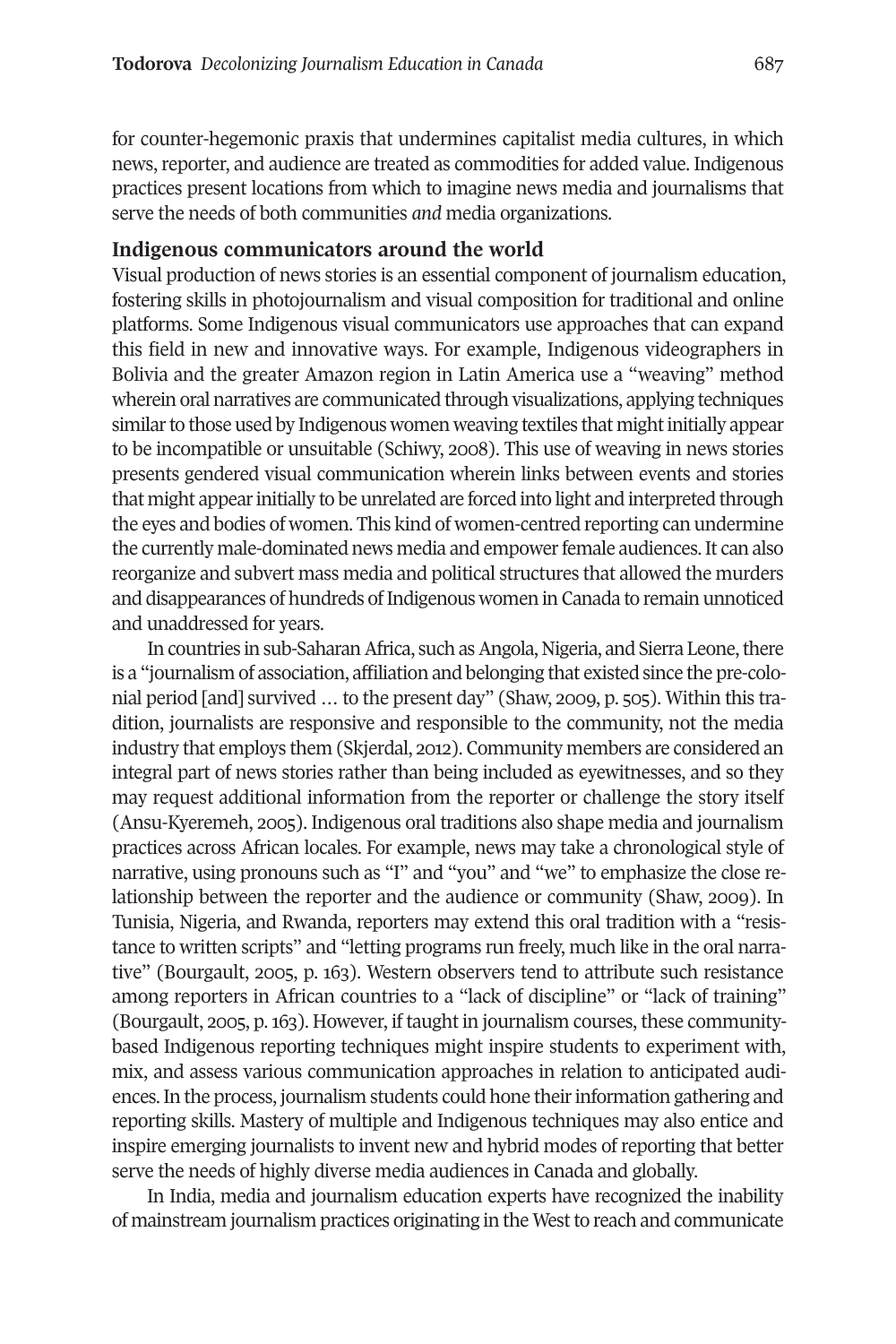with the multiple and often remote Indigenous communities in this country (see Anand, 2014). In response, Indian media professionals and activists have called forlocalized and Indigenous approaches in news dissemination and communication. Such approaches include "phone journalism," which incorporates the oral traditions of Indigenous communities who lack access to other information platforms (Hume, 2012). Anyone with a mobile phone can access a voice portal and record or listen to news in multiple distinct languages and dialects. In this sharing, events are presented and interpreted by multiple reporters and points of view, thus giving news richness, depth, and complexity. This kind of accessible, multicultural, and multilingual journalism softens cultural, political, and linguistic boundaries between Indigenous and non-Indigenous communities and fosters fluidity that brings social groups closer to each other.

## **Conclusion**

Journalism educators are responsible fortraining journalists who perpetuate the stereotyping, silencing, and oppression of Indigenous peoples in Canada and around the world. This kind of oppression can be countered by recognizing that what journalists are imparting are not professional skills and values, but rather a Western, modern, Eurocentric paradigm that stemmed from colonialism. Changing this paradigm requires educational systems that incorporate both Indigenous and non-Indigenous ideas and practices related to journalism. This kind of inclusive and co-created education will foster journalists who are critical thinkers, intercultural experts, and fluid and flexible professionals with the tools and skills to communicate with highly diverse audiences and communities. Their news coverage will promote intercultural understanding, social togetherness yet embrace of difference, allowing diverse audiences to come together in times of crisis and prosperity.

#### **References**

- Abdi, Ali A. (Ed.). (2012). *Decolonising philosophies of education*. Rotterdam, Netherlands: Sense Publishers.
- Aboriginal Affairs and Northern Development Canada. (2015). *The community well-being index: Wellbeing in First Nations communities, 1981–2011.* Ottawa, ON: Her Majesty the Queen in Right of Canada, represented by the Minister of Aboriginal Affairs and Northern Development. URL: <https://www.aadnc-aandc.gc.ca/eng/1345816651029/1345816742083> [August 20, 2016].
- Adam, Stuart. (1989).Journalism knowledge and journalism practice: The problems of curriculum and research in university schools of journalism*. Canadian Journal of Communication,14*(2), 70–80.
- Allen, Gene, Craft, Stephanie, Waddell, Christopher, & Young, Mary Lynn (Eds.). (2014). *Toward 2020: New directions in journalism education* [Expanded conference proceedings]. Toronto, ON: Ryerson Journalism Research Centre. URL: [http://ryersonjournalism.ca/2014/11/18/toward-](http://ryersonjournalism.ca/2014/11/18/toward-2020-new-directions-in-journalism-education-journal)[2020-new-directions-in-journalism-education-journal](http://ryersonjournalism.ca/2014/11/18/toward-2020-new-directions-in-journalism-education-journal) [August 10, 2016].
- Althusser, Louis. (2001). Ideology and ideological state apparatuses. In Louis Althusser, *Lenin and philosophy and other essays* (pp. 85–126). New York, NY: Monthly Review Press.
- Anand, V. Eshwar. (2014). Development journalism: A catalyst for positive change. *Procedia: Social and Behavioral Science, 157,* 210–225.
- Ansu-Kyeremeh, Kwasi. (2005). Communication in an Akan political system. In Kwasi Ansu-Kyeremeh (Ed.), *Indigenous communication in Africa: Concept, application and prospects* (pp. 177–193). Accra, Ghana: Ghana University Press.
- Anzaldua, Gloria. (2009). (Un)natural bridges, (un)safe spaces. In Ana Louise Keating (Ed.), *The Gloria Anzaldua reader* (pp. 243–248). Durham, NC: Duke University Press.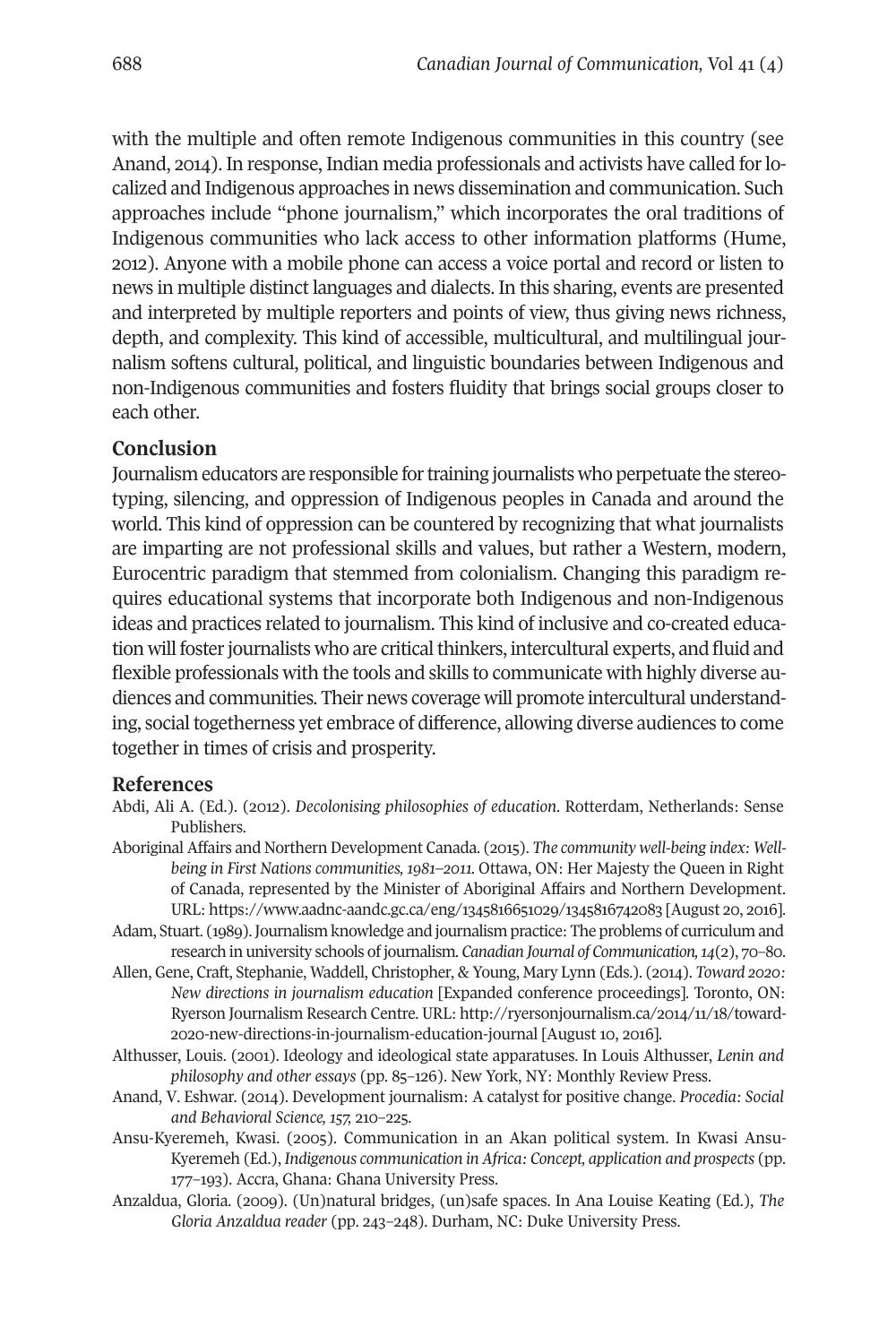- Apple, Michael. (1993). The politics of official knowledge: Does a national curriculum make sense? *Teachers College Record, 95*(2), 222–241.
- Balčytienė, Auksė, & Lauk, Epp. (2009). Some reflections on journalism education and journalism culture*. Journalism Research, 2,* 5–12.
- Ballingall, Alex. (2011, September 15). Where wannabe journalists are flocking. *Maclean's*. URL: <http://www.macleans.ca/news/canada/the-other-m-j> [September 13, 2014].
- Benedetti, Paul, & Compton, James R. (2014, April 4). The golden age of journalism? You've got to be kidding! *J-Source: The Canadian Journalism Project*. URL: [http://www.j-source.ca/arti](http://www.j-source.ca/article/golden-age-journalism-you%E2%80%99ve-got-be-kidding)[cle/golden-age-journalism-you%E2%80%99ve-got-be-kidding](http://www.j-source.ca/article/golden-age-journalism-you%E2%80%99ve-got-be-kidding) [June 17, 2016].
- Bergen, Rachel, & Kelly, Stephanie. (2013, May 1). Spirit dancing: How two UBC students gained access to report on this secretive Aboriginal tradition. *J-Source: The Canadian Journalism Project.* URL: [http://j-source.ca/article/spirit-dancing-how-two-ubc-students-gained-access](http://j-source.ca/article/spirit-dancing-how-two-ubc-students-gained-access-report-secretive-aboriginal-tradition)[report-secretive-aboriginal-tradition](http://j-source.ca/article/spirit-dancing-how-two-ubc-students-gained-access-report-secretive-aboriginal-tradition) [October 20, 2014].
- Bourgault, Louise. (2005). Training African media personnel: Some psycho-critical considerations. In Kwasi Ansu-Kyeremeh (Ed.), *Indigenous communication in Africa: Concept, application and prospects* (pp. 159–176). Accra, Ghana: Ghana University Press.
- Carleton University. (2016). *2016–2017 Graduate calendar: Journalism*. URL: [http//:calendar](http//:calendar.carleton.ca/grad/courses/JOUR) [.carleton.ca/grad/courses/JOUR](http//:calendar.carleton.ca/grad/courses/JOUR) [August 12, 2016].
- Carpentier, Nico, & Trioen, Marit. (2010). The particularity of objectivity: A post-structuralist and psychoanalytical reading of the gap between objectivity-as-a-value and objectivity-as-a-practice in the 2003 Iraqi War coverage. *Journalism, 11*(3), 311–328.
- Clark, Lynn Schofield. (2013). Cultivating the media activist: How critical media literacy and critical service learning can reform journalism education. *Journalism, 14*(7), 885–903.
- Coleman, Daniel. (2012). Toward an indigenist ecology of knowledges for Canadian literary studies. *Studies in Canadian Literature, 37*(2), 5–31.
- Concordia University. (2014). *Undergraduate calendar. Journalism*. URL: [http://www.concordia.ca](http://www.concordia.ca/content/dam/concordia/offices/registrar/docs/calendar/13-14/UGCalendar13-14.pdf) [/content/dam/concordia/offices/registrar/docs/calendar/13-14/UGCalendar13-14.pdf](http://www.concordia.ca/content/dam/concordia/offices/registrar/docs/calendar/13-14/UGCalendar13-14.pdf) [August 12, 2016].
- Concordia University. (2016). *Journalism opportunities: Openings, internships and employment in journalism. APTN internships.* URL: <http://jouropps.concordia.ca/?paged=3> [August 12, 2016].
- Coward, John. (1993). Native Americans in journalism and mass communication education. In Carolyn Martindale (Ed.), *Pluralizing journalism education: A multicultural handbook* (pp. 121–132). Westport, CT: Greenwood Press.
- *Decolonize Media Collective.* (2016, April 10). URL: [https://hampedia.org/wiki/Decolonize\\_Media](https://hampedia.org/wiki/Decolonize_Media_Collective) [\\_Collective](https://hampedia.org/wiki/Decolonize_Media_Collective) [July 28, 2016].
- Deuze, Mark. (2005). What is journalism? Professional identity and ideology of journalists reconsidered. *Journalism, 6*(4), 442–464.
- Foucault, Michel. (1993). Two lectures. Reprinted in Nicholas B. Dirks, Geoff Eley, & Sherry B. Ortner (Eds.), *Culture/power/history: A readerin contemporary social theory* (pp. 200–221). Princeton, NJ: Princeton University Press. (Original work published 1976)
- Franklin, Bob, & Mensing, Donica (Eds.). (2011). *Journalism education, training, employment*. New York, NY: Routledge.
- Furniss, Elizbeth. (2001). Aboriginal justice, the media, and the symbolic management of Aboriginal/Euro-Canadian relations. *American Indian Culture and Research Journal, 25*(2),1–36.
- Gasher, Mike. (2005). Commentary: It's time to redefine journalism education in Canada. *Canadian Journal of Communication, 30*(4)*,* 665–672.
- Gilchrist, Kristen. (2010). Newsworthy victims? Exploring difference in Canadian local press coverage of missing/murdered Aboriginal and White women. *Feminist Media Studies,10*(4), 373–390.
- Goerke, Caity. (2013, January 13). Representations of Chief Theresa Spence in news media. *The F word: Feminist Media Collective* [Blog posting]. URL: [http://www.feminisms.org/5698/represen](http://www.feminisms.org/5698/representations-of-chief-theresa-spence-in-news-media-3)[tations-of-chief-theresa-spence-in-news-media-3](http://www.feminisms.org/5698/representations-of-chief-theresa-spence-in-news-media-3) [August 23, 2016].
- Goldberg, David Theo. (1993). *Racist culture: Philosophy and the politics of meaning*. Cambridge, MA: Wiley-Blackwell.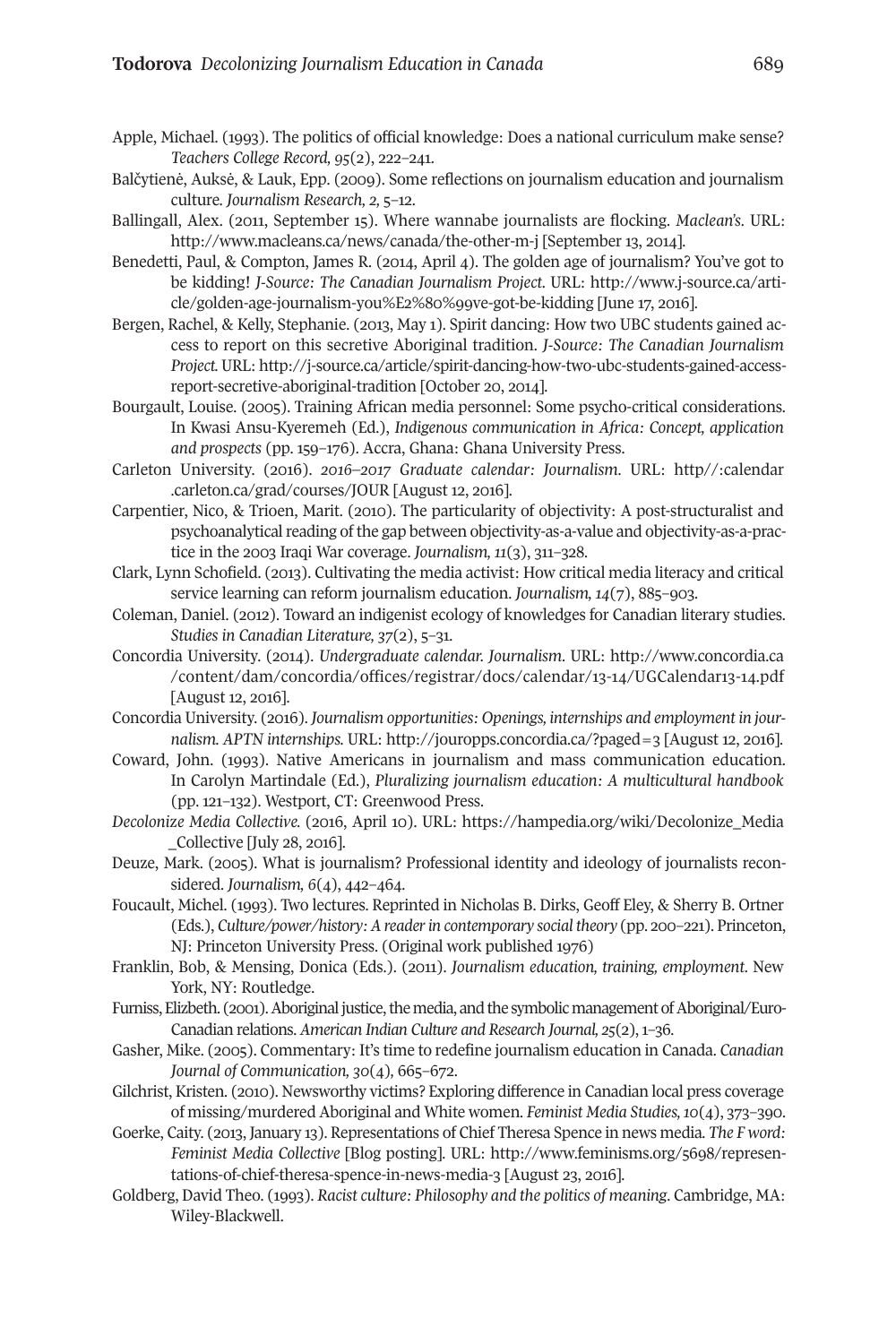- Gramsci, Antonio. (2012). Cultural themes: Ideological material. In D. Forgacs & G. Nowell-Smith (Eds.), *Antonio Gramsci: Selections from cultural writings*. Chicago, IL: Haymarket Books.
- Hafsteinsson, Sigorjón Baldur. (2013). *Unmasking deep democracy: An anthropology of Indigenous media in Canada*. Aarhu, Denmark: Intervention Press.
- Hall, Stuart. (1997). The work of representation. In Stuart Hall (Ed.), *Representation: Cultural representation and signifying practices* (pp. 13–75). New York, NY: Sage.
- Hanitzsch, Thomas. (2007). Deconstructing journalism culture: Toward a universal theory. *Communication Theory, 17*(4)*,* 367–385.
- Hanusch, Folker. (2013). Charting a theoretical framework for examining Indigenous journalism culture. Media International Australia Incorporating Culture and Policy: *Quarterly Journal of Media Research and Resources, 149*(1)*,* 82–91.
- Harding, Robert. (2006). Historical representations of Aboriginal people in the Canadian news media. *Discourse and Society, 17*(2), 205–235.
- Hochheimer, John L. (2001). Journalism education in Africa: From critical pedagogical theory to meaning-based practice. *Critical Arts, 15*(1–2), 97–116.
- Hugill, David. (2010). *Missing women, missing news: Covering crisisin Vancouver's Downtown Eastside.* Toronto, ON: Fernwood Basics.
- Hume, Tim. (2012, February 22). Phone journalism gives voice to India's rural poor. *Cable News Network*. URL: [http://www.cnn.com/2012/02/22/tech/mobile/india-mobile-citizen-journalism.](http://www.cnn.com/2012/02/22/tech/mobile/india-mobile-citizen-journalism)[July 5, 2016]
- Irwin, Ray. (2002). What catalog descriptions of mandatory courses reveal about LIS schools and librarianship. *Journal of Education for Library and Information Science, 43*(2), 175–184.
- Jiwani, Yasmin, & Young, Mary Lynn. (2006). Missing and murdered women: Reproducing marginality in news discourse. *Canadian Journal of Communication, 31*(4), 895–917.
- Knopf, Kerstin. (2010). Sharing our stories with all Canadians: Decolonizing Aboriginal media and Aboriginal media politics. *American Indian Culture and Research Journal, 34*(1), 89–120.
- Loewen, Peter, & Matthews, Scott. (2013, March 5).Aboriginal issues are on the agenda. *Ottawa Citizen*. URL: <http://www.pressreader.com/canada/ottawa-citizen/20130305/281797101417923> [June 6, 2016].
- Martindale, Carolyn (Ed.). (1993). *Pluralizing journalism education: A multicultural handbook*. Westport, CT: Greenwood Press.
- Marx, Karl, & Engels, Friedrich. (2010). The ruling class and the ruling ideas. In *Collected Works*: *Vol. 5* (pp. 59–63). London, UK: Lawrence & Wishart Electric Books.
- McGrath, William, & Durand, Norma. (1969). Classifying courses in the university catalog. *College & Research Libraries, 30*(6), 533–539.
- McKeon, Lauren. (2011, September 14). Five questions for Duncan McCue. *J-Source: The Canadian Journalism Project*. URL: <http://www.j-source.ca/article/five-questions-duncan-mccue> [August 11, 2016].
- Medford, Marcus. (2015, September 24). I've never encountered a non-white journalism professor. *New Canadian Media*. URL: [http://newcanadianmedia.ca/item/30505-why-diversity-in-j](http://newcanadianmedia.ca/item/30505-why-diversity-in-j-school-is-vital)[school-is-vital](http://newcanadianmedia.ca/item/30505-why-diversity-in-j-school-is-vital) [April 3, 2016].
- Mensing, Donica. (2011). Realigning journalism education. In Bob Franklin, & Donica Mensing (Eds.), *Journalism education, training, employment* (pp. 15–32). New York, NY: Routledge.
- Morgan, Vanessa Sloan, & Castleden, Heather. (2014). Framing Indigenous-settler relations within British Columbia's modern treaty context: A discourse analysis of the Maa-nulth Treaty in mainstream media*. International Indigenous Policy Journal, 5*(3), 1–19.
- Morgensen, Scott. (2014, May 26). White settlers and Indigenous solidarity: Confronting white supremacy, answering decolonial alliances. *Decolonization: Indigeneity, Education & Society.* URL: [https://decolonization.wordpress.com/2014/05/26/white-settlers-and-Indigenous](https://decolonization.wordpress.com/2014/05/26/white-settlers-and-Indigenous-solidarity-confronting-white-supremacy-answering-decolonial-alliances)[solidarity-confronting-white-supremacy-answering-decolonial-alliances](https://decolonization.wordpress.com/2014/05/26/white-settlers-and-Indigenous-solidarity-confronting-white-supremacy-answering-decolonial-alliances) [June 12, 2016].
- Nanos Research. (2013, January 24). *Views of "Idle No More."* URL: [http://www.nanosresearch.com](http://www.nanosresearch.com/sites/default/files/POLNAT-W12-T570E.pdf) [/sites/default/files/POLNAT-W12-T570E.pdf](http://www.nanosresearch.com/sites/default/files/POLNAT-W12-T570E.pdf) [July 30,2016].
- Pavlik, John V. (2013). Innovation and the future of journalism. *Digital Journalism, 1*(2), 181–193.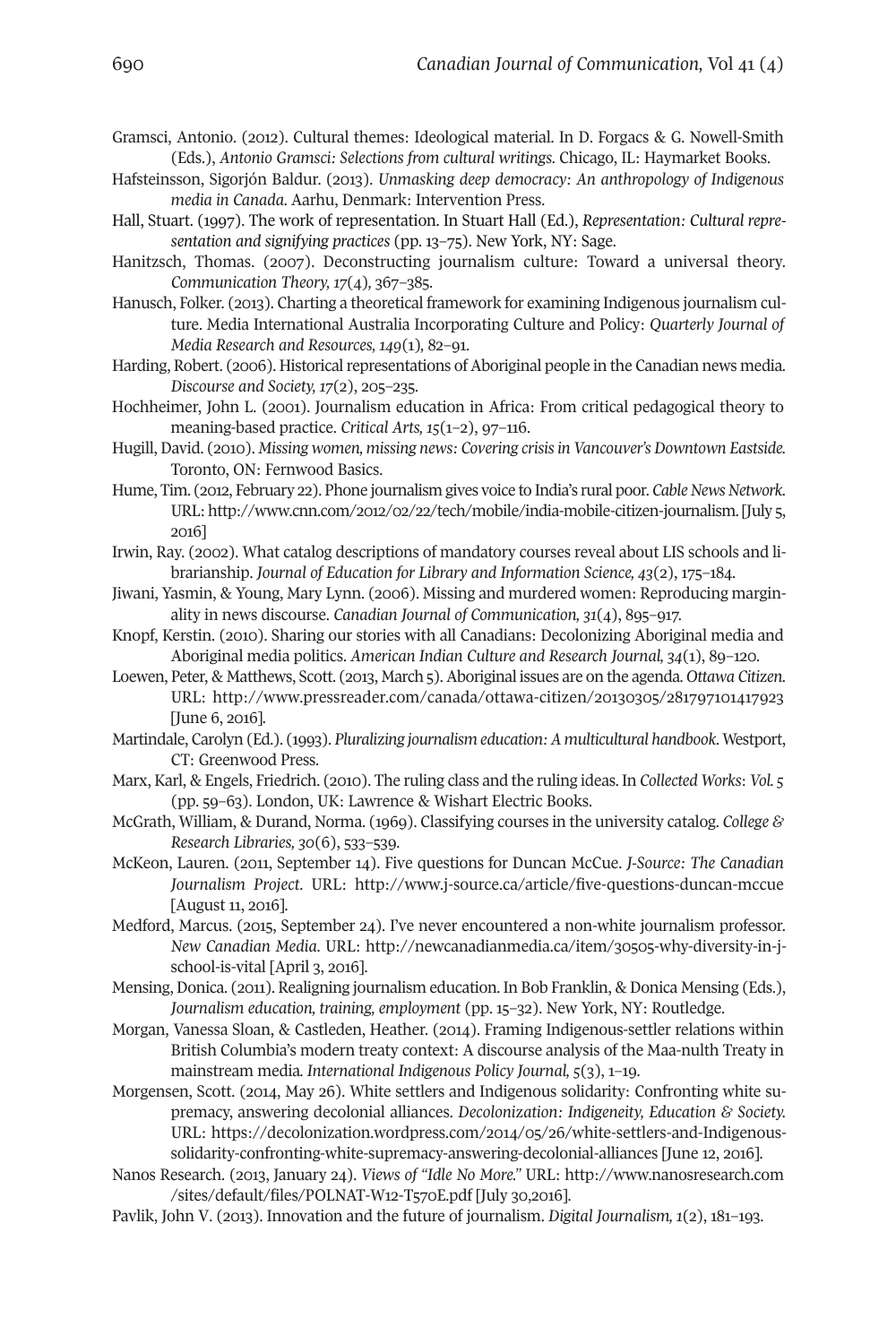- Picard, Robert. (2014, May 31). *Deficient tutelage: Challenges of contemporary journalism education.* Keynote address to the conference Toward 2020: New Directions in Journalism Education, Ryerson University, Toronto, ON. URL: [http://www.robertpicard.net/files/Picard\\_deficient](http://www.robertpicard.net/files/Picard_deficient_tutelage.pdf) [\\_tutelage.pdf](http://www.robertpicard.net/files/Picard_deficient_tutelage.pdf) [October 27, 2014].
- Pierro, Robin, Barrera, Jorge, Blackstock, Cindy, Harding, Robert, McCue, Duncan, & Metatawabin, Mike. (2013, August). *Buried voices: Media coverage of Aboriginal Issues in Ontario*. Media monitoring report: 2010–2013, Journalists for Human Rights. URL: [http://www.jhr.ca](http://www.jhr.ca/en/wp-content/uploads/2015/08/Buried_Voices.pdf) [/en/wp-content/uploads/2015/08/Buried\\_Voices.pdf](http://www.jhr.ca/en/wp-content/uploads/2015/08/Buried_Voices.pdf) [November 11, 2014].
- Poynter Institute. (2013). *State of journalism education: 2013.* URL: [http://www.newsu.org/course](http://www.newsu.org/course_files/StateOfJournalismEducation2013.pdf) [\\_files/StateOfJournalismEducation2013.pdf](http://www.newsu.org/course_files/StateOfJournalismEducation2013.pdf) [October 17, 2014].
- Retzlaff, Steffi. (2006). Power over discourse: Linguistic choices in aboriginal media representations. *Canadian Journal of Native Studies, 26*(1), 25–52.
- Rosen, Jay. (1995). Public journalism: A case for public scholarship*. Change, 27*(3), 34–38.
- Ryerson University. (2014). *2014–2015 Undergraduate calendar: Journalism.* URL: [http://www.ryer](http://www.ryerson.ca/calendar/2014-2015/pg3764.html)[son.ca/calendar/2014-2015/pg3764.html](http://www.ryerson.ca/calendar/2014-2015/pg3764.html) [May 23, 2016].
- Ryerson University School of Journalism. (2016.) *This is a Canadian issue. Journalism master students reflect on truth and reconciliation.* URL: <http://trc.journalism.ryerson.ca> [August 12, 2016].
- Said, Edward. (1979). *Orientalism*. New York, NY: Vintage Books.
- Said, Edward. (1994). *Culture and imperialism*. New York, NY: Vintage Books.
- Schiwy, Freya. (2008). Indigenous media and the end of the lettered city. *Journal of Latin American Cultural Studies, 17*(1), 23–40.
- Shaw, Ibrahim Seaga. (2009). Towards an African journalism model: A critical historical perspective. *The International Communication Gazette, 71*(6), 491–510.
- Skjerdal, Terje. (2012). The three alternative journalisms of Africa. *The International Communication Gazette, 74*(7), 636–654.
- Smith, Linda. (2005). On tricky ground: Researching the native in the age of uncertainty. In N.K. Denzin & Y.S. Lincoln (Eds.), *Sage handbook of qualitative research* (pp. 85–107). New York, NY: Sage.
- Statistics Canada. (2013). *Immigration and ethnocultural diversity in Canada: National household survey, 2011.* Catalogue no. 99-010-X2011001. URL: [http://www12.statcan.gc.ca/nhs-enm/2011](http://www12.statcan.gc.ca/nhs-enm/2011/as-sa/99-010-x/99-010-x2011001-eng.pdf) [/as-sa/99-010-x/99-010-x2011001-eng.pdf](http://www12.statcan.gc.ca/nhs-enm/2011/as-sa/99-010-x/99-010-x2011001-eng.pdf) . [June 16, 2016]
- Stewart, Heather, Williams, Michael, Cullen, Trevor, Johnston, Michelle, Phillips, Gail, Mulligan, Pauline, Bowman, Leo, & Meadows, Michael. (2012). Teaching journalism students how to tell Indigenous stories in an informed way. *Asia Pacific Media Educator, 22*(1), 55–67.
- Straw, Will. (1985). Teaching critical media analysis. *Canadian Journal of Communication, 11*(1), 5–16.
- Taiaiake, Alfred, & Corntassel, Jeff. (2005). Being Indigenous: Resurgences against contemporary colonialism. *Government and Opposition, 40*(4), 597–614.
- Thompson Rivers University. (2016). *Bachelor of journalism: Courses offered.* URL: [http://www.tru.ca](http://www.tru.ca/arts/journalism/bachelor-of-journalism/courses-offered.html) [/arts/journalism/bachelor-of-journalism/courses-offered.html](http://www.tru.ca/arts/journalism/bachelor-of-journalism/courses-offered.html) [May 23, 2016].
- Truth and Reconciliation Commission of Canada. (2015). *Final report of the Truth and Reconciliation Commission of Canada: Vol. 1. Summary*. Toronto, ON: Lorimer Books.
- University of British Colombia. (2016). *Elective course descriptions: Reporting in Indigenous communities.* URL: [http://journalism.ubc.ca/academic\\_program/elective-course-descriptions](http://journalism.ubc.ca/academic_program/elective-course-descriptions) [May 23, 2016].
- University of King's College. (2016). *Journalism courses.* URL: [http://www.ukings.ca/journalism](http://www.ukings.ca/journalism-courses) [-courses](http://www.ukings.ca/journalism-courses) [August 23, 2016].
- University of Ottawa. (2016). *Undergraduate programs and courses: Honour bachelor in digital journalism.* URL: [http://www.uottawa.ca/academic/info/regist/calendars/courses/JOU.html](http://www.uottawa.ca/academic/info/regist/calendars/courses/JOU.html#JOU1150) [#JOU1150](http://www.uottawa.ca/academic/info/regist/calendars/courses/JOU.html#JOU1150) [August 14, 2016].
- University of Regina. (2016). *Journalism course descriptions: JRN 480AB—Selected Topics: Indigenous People and the Press.* URL: <http://www.uregina.ca/arts/journalism/courses/courses.html> [August 23, 2016].